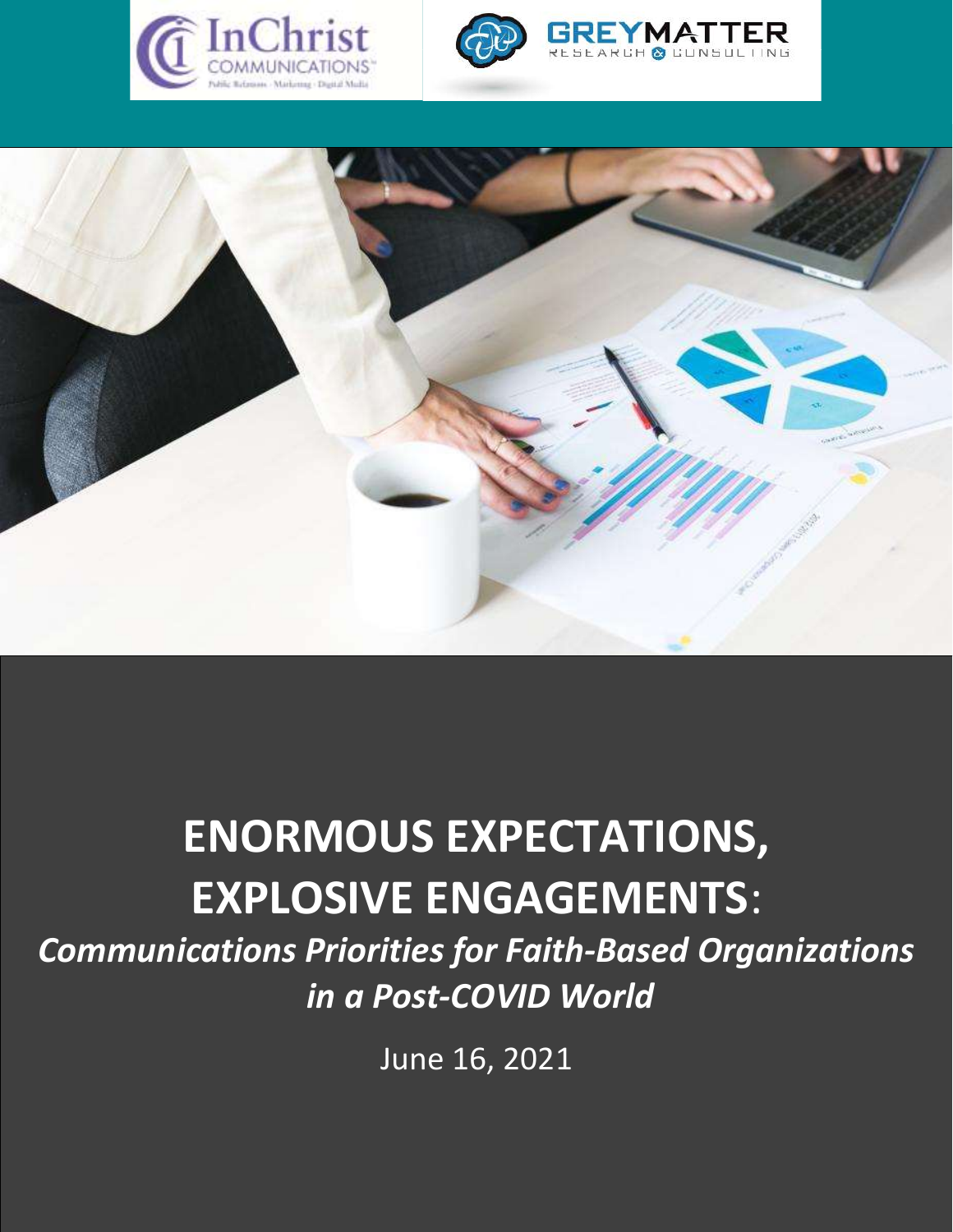# Where Do You Want to Go from Here?

We won't bore you rehashing the details of the COVID-19 pandemic  $-$  you experienced it first-hand. But as we start to emerge from lockdowns and masks and daily infection rates, the big question becomes this: where do we go from here?

InChrist Communications and Grey Matter Research posed this question to over 100 different ministry leaders, marketers, and communicators.

Well, actually, we posed a *variety* of questions to them about organizational goals and priorities as we begin to emerge from the pandemic. And we'd like to share with you what they said.

One of our questions was what the pandemic taught them. The theme of this report was encapsulated in a comment made by a woman working in outreach to children. Her most important lesson was simply this:

"Pivot quickly, innovating around barriers. Move forward; don't stand in place."

That struck us as outstanding advice; this report is all about how ministries desire to move forward.

# Methodology

InChrist Communications and Grey Matter Research & Consulting conducted an online quantitative survey with over 100 ministry and business leaders who regularly work for, or with, non-profit and mission-based organizations. The research was conducted May  $4 - 14$ , 2021 and provides insights about the biggest challenges, learnings, and aspirations to emerge from the COVID–19 pandemic. We also conducted some in-depth qualitative interviews with non-profit ministry and agency leaders to provide further insight into the major themes that the research revealed. Some of their comments are included in this document.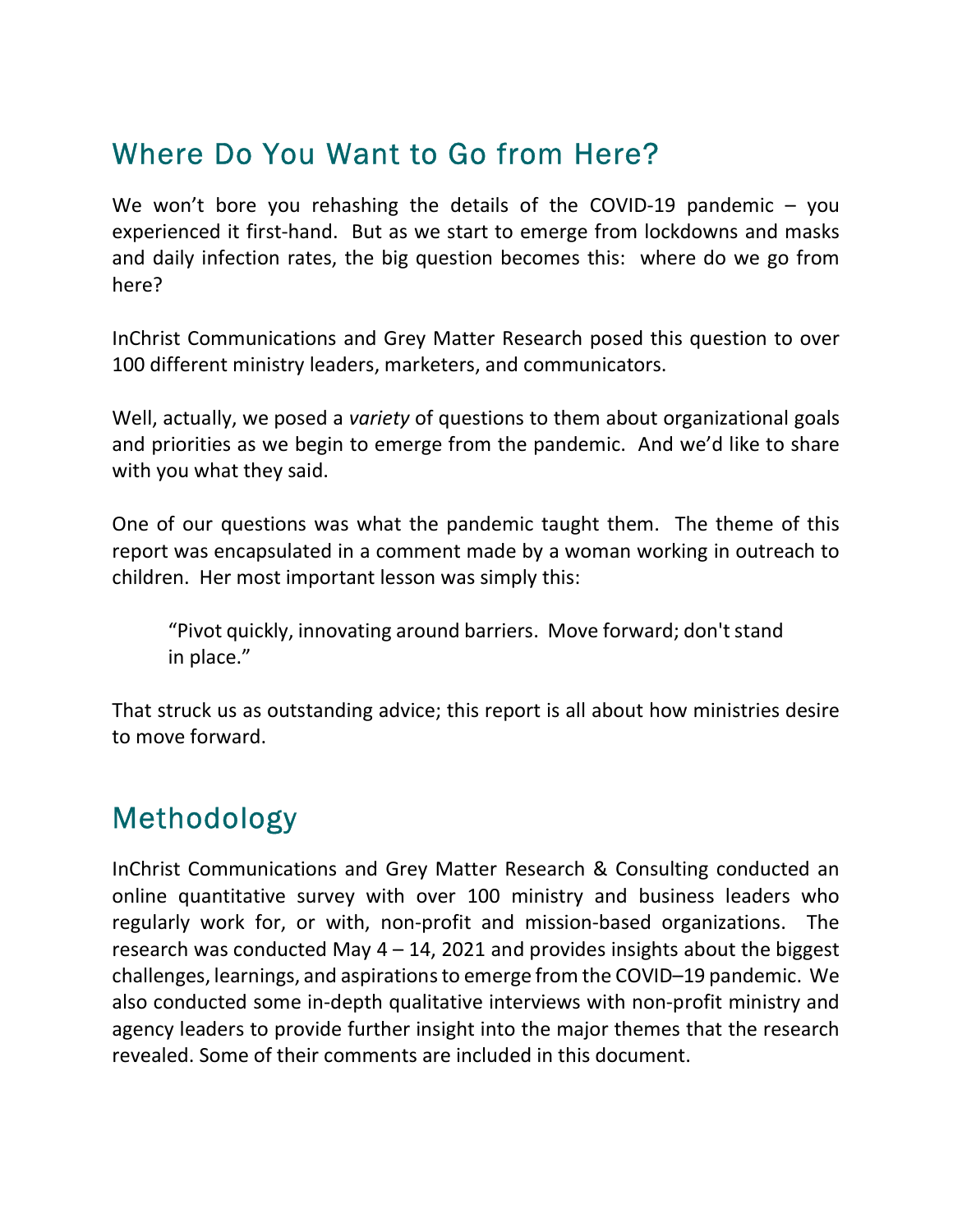Organizations represented by the research included many different ministry sectors; the most common were these:

- Overseas missions/evangelism
- Overseas poverty relief
- Christian education
- Domestic relief and development
- Church denominations
- Christian media
- Agencies and consultants working with ministries

This was followed by a small number of in-depth interviews with various leaders, to dig deeper and clarify some of the study findings.

# The Big Themes

In our research, we found a number of big themes that could be seen running through the individual findings. Briefly, these include the following:

### Theme 1: Striving for Connection

We heard this loud and clear in a variety of ways: leaders want to do more to foster connection with their target audience.

- We asked them about their priorities for messaging as we emerge from the pandemic. The priority most often mentioned in the top three was "Engaging our audience as participants in our cause, rather than as recipients of our information."
- We asked them about various potential elements of their brand personality they want to emphasize. What clearly came out on top was a desire for their brand to engage: personable, relatable, emotionally engaging, and sense of community.
- When we asked them about the most important lessons they learned during the pandemic, six key themes clearly emerged; one of these was about the importance of relationships and community.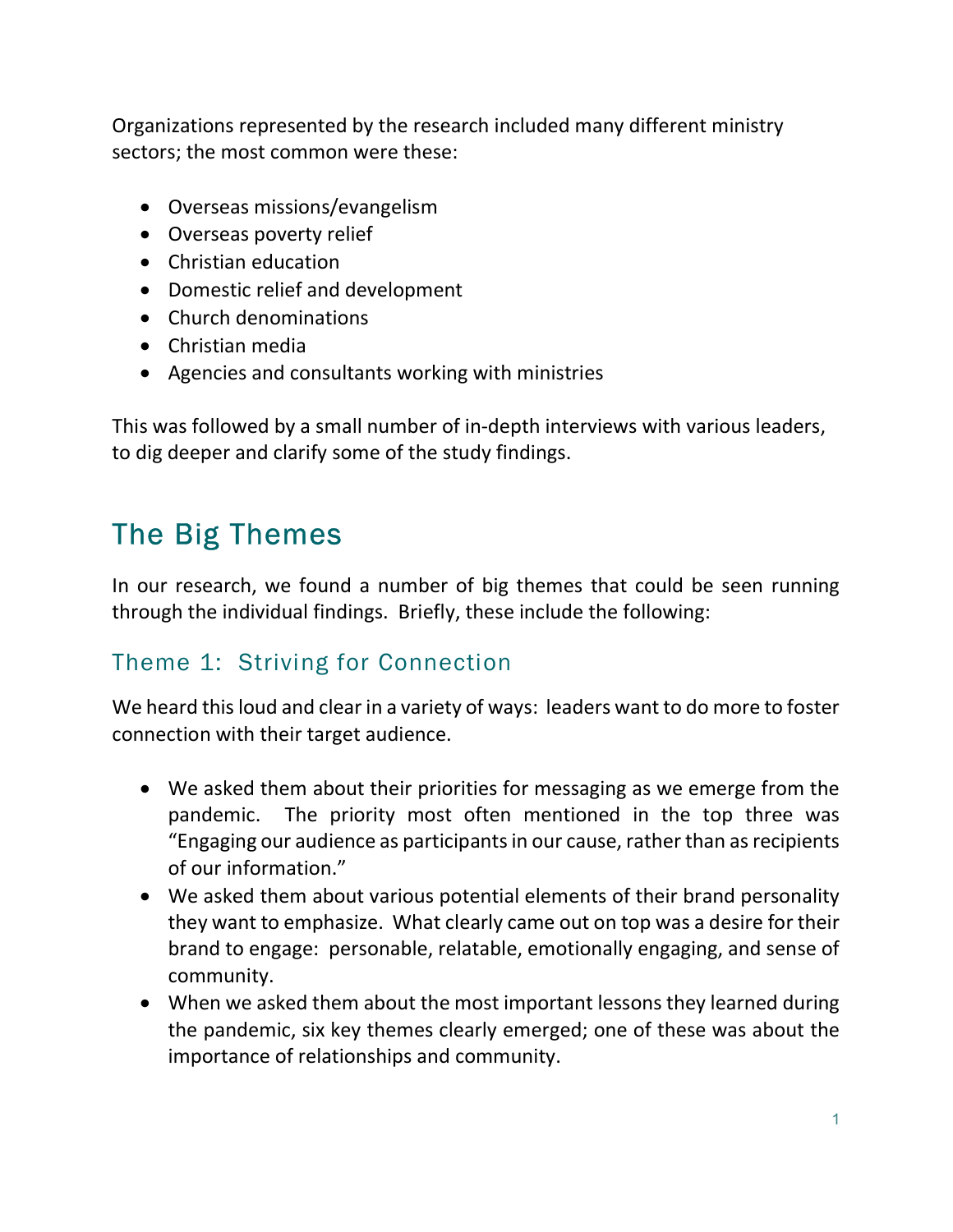Maybe because COVID-19 interfered with so many relationships – social distancing, shuttered churches, work-from-home, online school – connection, engagement, and community are critical going forward for many ministry leaders.

# Theme 2: Heart over Head

This second theme also came out in many ways.

- We asked leaders whether their organization's communications about the need they're addressing should target more of an emotional response or a rational response from potential donors. The vast majority put more weight on targeting an emotional response.
- The same thing happened (although to a slightly lesser extent) when we asked about communicating to donors about the impact their organization is making.
- When we asked about communication strategies they want to use, leaders were seven times more likely to call for more emotional or inspirational ways of communicating than they were to plan on more rational or objective ways of communicating.

In short, leaders want to hit the target right in the heart, not right in the head.

# Theme 3: Live and Virtual Channel Strategies

We asked leaders what channels they want their organization to use more; the clear preferences were events and video. (The next two were social media and small group or peer-to-peer interaction, which further bolsters what we said about Theme #1.) And when we talked to them about overall strategies rather than specific channels, the top strategy was still simply to do more with video. Note that this wasn't broadcast video. Half said they need to do more with videos on their own website, while just 9% wanted to do more through television.

Both of these channels (video and events) were heavily impacted by the pandemic. Live events were canceled, postponed, or switched to online. We learned the value of live events when we couldn't hold them; we learned the value of online events when they actually worked. We watched as people turned to video: Netflix subscriptions surged and Disney+ far exceeded launch expectations. The average American viewer had 60% more streaming services by October 2020 than they did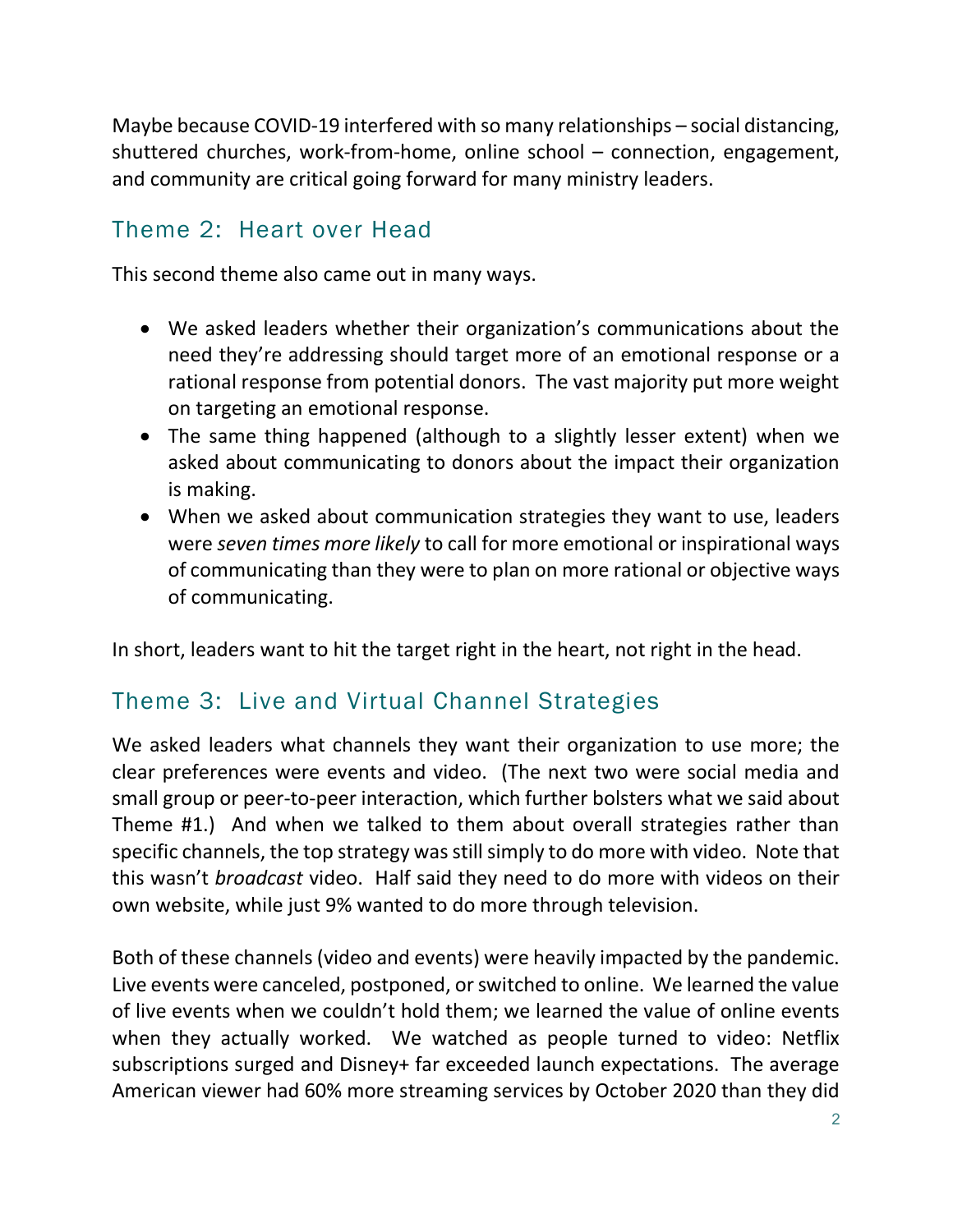just two years before (up to an average of 4.8 per household, according to Hub Entertainment Research).

#### Theme 4: Confused Role of Brand

For a long time, branding has been huge in the corporate world. But there are still companies that don't fully grasp what a brand really is and can be; they want to "rebrand" and think that means a new logo and maybe a slogan. Our two companies have repeatedly seen ministries struggle with the concepts of brand, brand voice, brand personality, and brand differentiation. And the findings from this study support both elements of branding: how important leaders believe it is, but how much they struggle with what branding really is.

On one hand, wanting to communicate what makes their brand unique from others doing similar work is one of the top two priorities leaders have for post-pandemic messaging. Building a greater emotional connection with their audience is also a top-four priority, and while this doesn't specifically use the word "branding," a huge part of what makes brands strong is their ability to connect emotionally with constituents.

On the other hand, the perception is that the pandemic has had less impact on their organization's focus on brand identity than on mission, daily business, or communication – really, than anything else we measured. And when left to discuss their brand identity or personality, many leaders struggle mightily to talk about brand rather than mission, strategy, or things that don't differentiate their ministry (like "We want to be God-centered"). And very few want their brand to be surprising in any way (unique, delighting people, or unexpected), even though this is an element for which much of corporate America strives.

In short, it appears that many leaders want their brand to be unique, but don't really know what that means or how to go about getting there... wherever "there" might be.

#### Theme 5: Same Goal, Different Tactics

The folks from whom we received input included a number of people working in agencies or as consultants (these were asked to respond in terms of what they want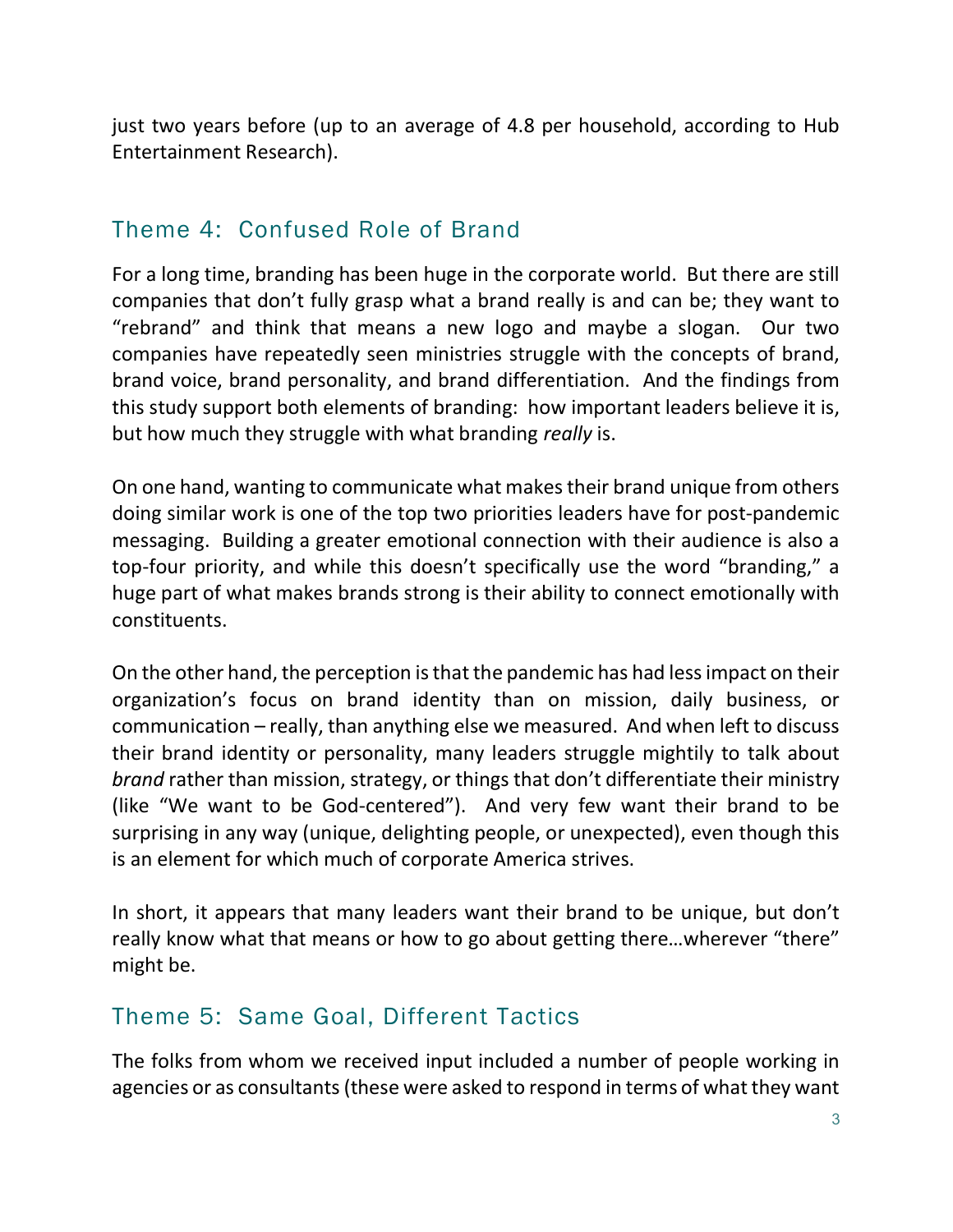for their clients, not their own companies). We saw some pretty large gaps between ministries and agencies in terms of where they want things to go.

As an example, 32% of the folks in ministries say one of their priorities is to focus on "What makes our brand unique from others that may be doing similar work," while 70% from agencies want this to be a priority for their clients. Conversely, 41% of those from ministries want to prioritize "Details of exactly how we're accomplishing our ministry goals," while only one out of ten from agencies agree with this. Agencies have different views on what their clients' brand personalities should be, how emotion-based communications from clients should be, and what communication channels should be prioritized. This may represent ministries failing to listen to the expertise of agencies, or agencies failing to understand client priorities. Or maybe both. Either way, we saw a consistent disconnect between agencies and clients, which doesn't benefit either party.

So follow along with us as we show you the priorities ministry leaders have for post-COVID communication.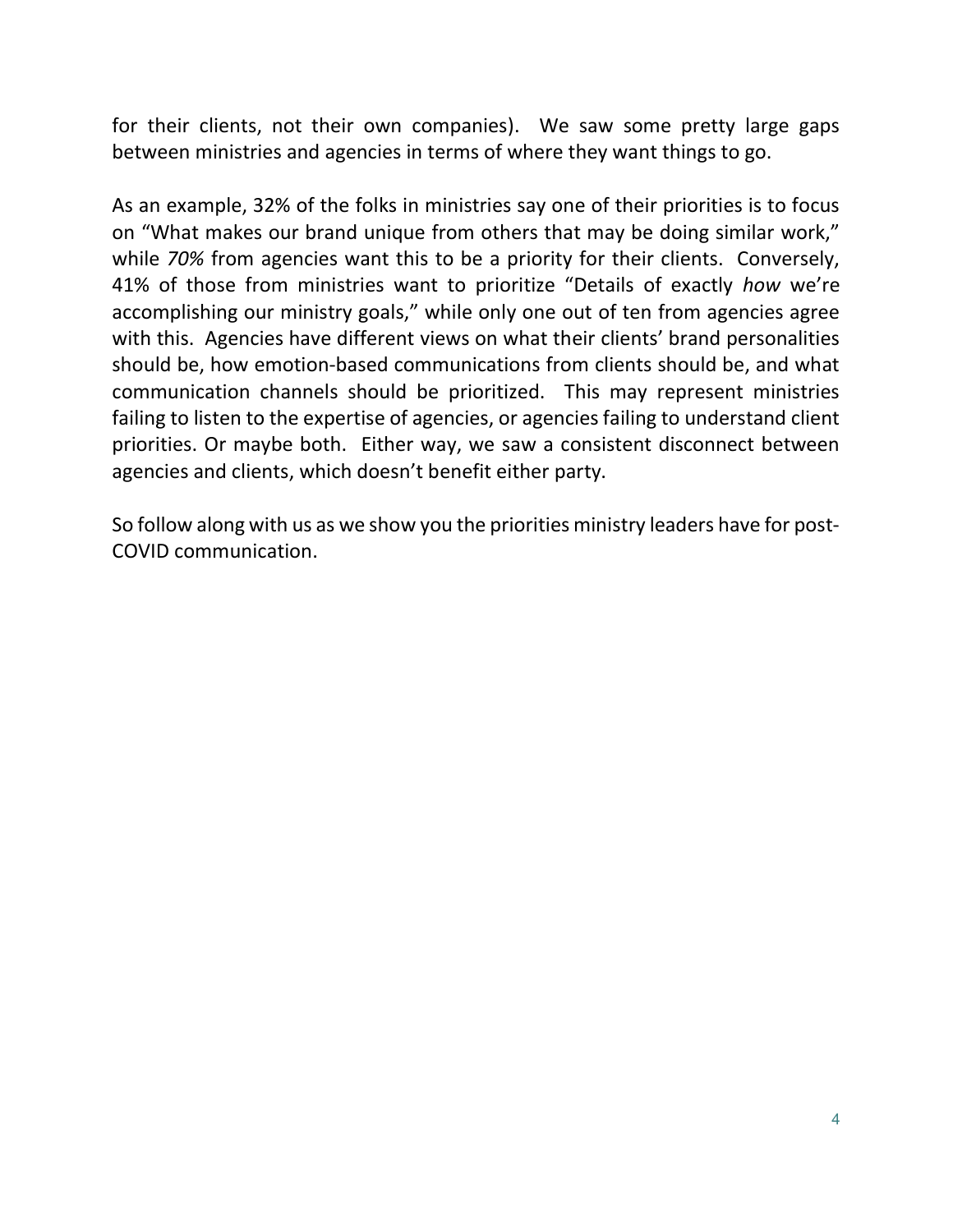#### What's the most important work-related or ministry-related lesson you have learned during the pandemic?



What ministry leaders, marketers, and communicators learned during the pandemic can be boiled down largely to the seven major areas shown above. But more than numbers, what strikes us as particularly meaningful are some of the specific things people said. Undoubtedly some of these lessons were hard-learned, but what value that learning has provided…

# Creativity/Flexibility:

- "Never underestimate the value of a crisis to bring about new ideas and courage from some of the least expected places and never underestimate the value of encouragement as an ignitor to that process." (Family services)
- "There's so much value in being innovative and being willing to take risks and jump on trends (or create your own!) as they emerge." (Agency)
- "Ignore the conventional wisdom." (Domestic missions/evangelism)
- "It is possible to find creative ways to accomplish mission even when the rules for engagement have completely changed." (Domestic relief/development)
- "Pivot quickly, innovating around barriers. Move forward; don't stand in place." (Reaching children/youth/students)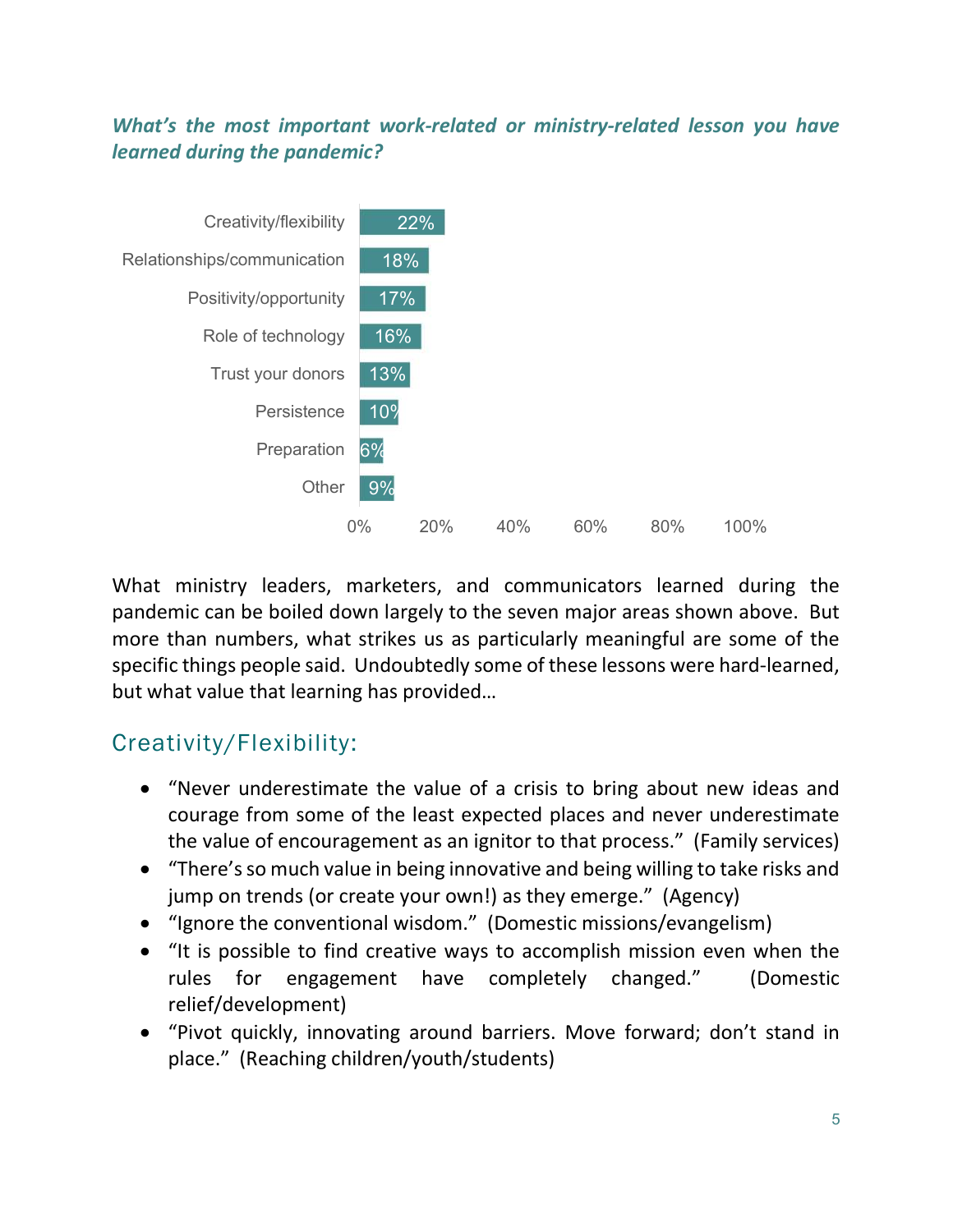# Relationships/Communication:

- "Community and relationship can go deep even virtually, but also requires intentionality, and intentional occasional face-to-face roots." (Overseas missions/evangelism)
- "Relationships are still #1. It just takes a bit more creativity when cultivating relationships remotely." (Reaching children/youth/students)
- "To communicate more clearly and more often. Especially to those who work under me who need to feel that sense of connection, care and community." (Domestic relief/development)
- "Although you don't need in-person human interaction to now get a message across, everyone is longing for a personal connection." (Social/political policy or advocacy)

# Positivity/Opportunity:

- "Secular parents are desperate for their children to attend in-person school. They will gladly pay tuition to have their students taught by qualified teachers rather than babysat on Zoom. What an opportunity to reach nonchurched families! Praise God! Not just a silver- but a gold-lining to this pandemic." (Education)
- "That the challenges also provide opportunities; for example, it fastforwarded our digital presence and global reach."
- "People are expecting big changes on the other side of the pandemic. We've been hearing 'there's a new normal' and 'things will be different' for a solid year – pounded into us every night. So, people are not just READY for changes, they're EXPECTING change. This means that if you're a leader, we have about a six-month window to make major changes in your organization, your team, your strategy, etc. After that, people will hate change once again..." (Christian media)
- "People were more inclined to pay attention because they had nothing else to do. They slowed down and embraced our messaging." (Agency)

### The Role of Technology:

 "Remote and digital work is far more productive than previously believed." (Denomination)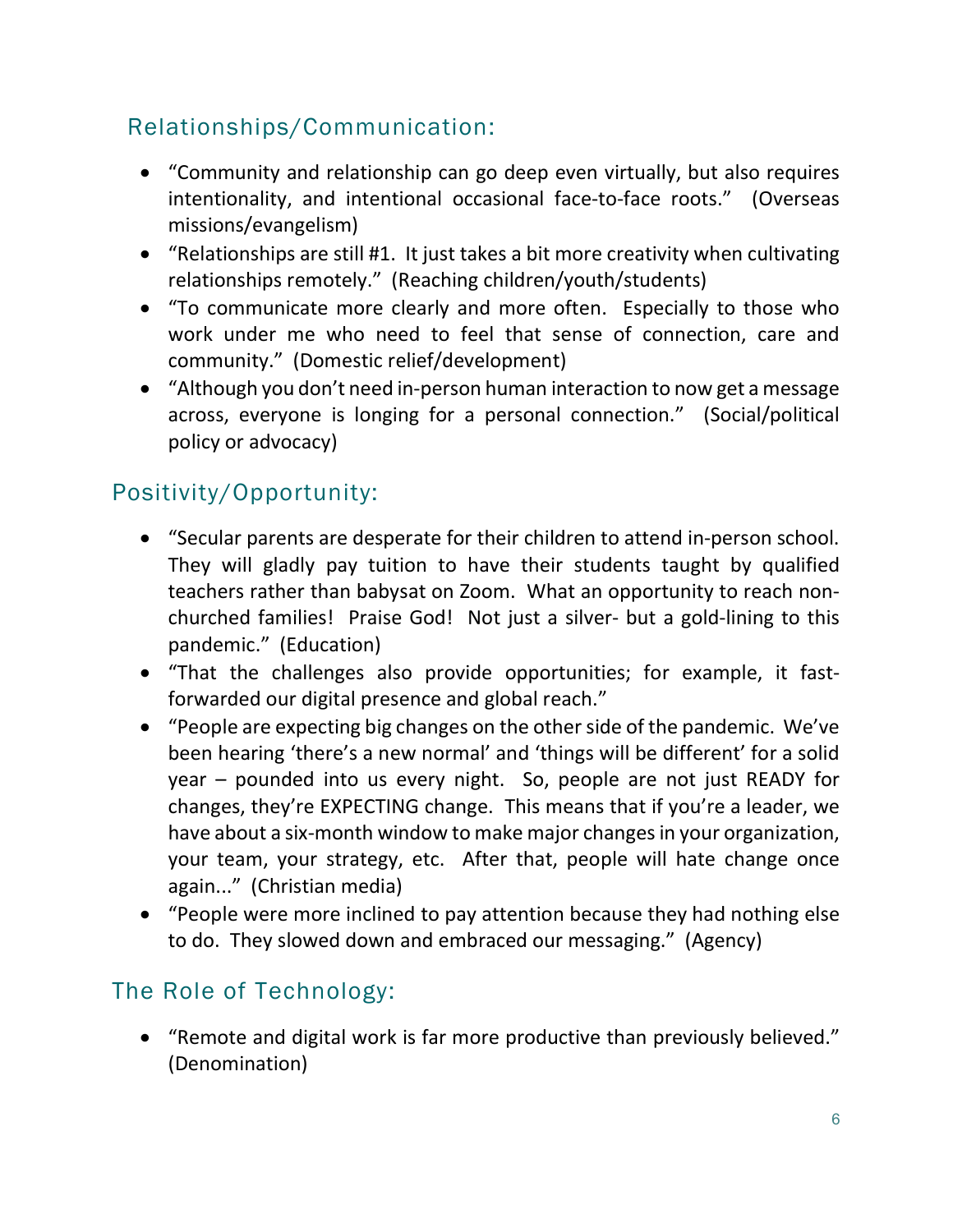- "Ministry and relationships can work beautifully using digital tools." (Domestic missions/evangelism)
- "We've all seen the power of connecting online through Zoom meetings and other means. It has taken our old ways of connecting and opened possibilities for drawing in people who wouldn't be able to travel to on-site meetings – plus saving us a lot of money." (Christian media)

#### Trust Your Donors:

- "If your non-profit fills a need, your donors will stand in the gap in hard times." (Family services)
- "Donors are generous and want to help even in what could be the midst of their own personal crisis." (Overseas missions/evangelism)
- "Through thick or thin, donors want a meaningful role in the solution." (Agency)
- "Keep walking in faith, communicating honestly, and don't presume that others who support your mission will stop helping just because of interruptions beyond your control." (Overseas relief/development)
- "Donors who actively support ministries are really 'all-in' and believe in the missions they choose to support. Because of that, it only harms the nonprofit to not ask. While many were financially impacted by the pandemic, not everyone was, so it was important to continue to ask for donations. Those who couldn't give didn't. But those who could did, and even gave more noting that others may have had to pull back. Bottom line, always ask and allow people to be blessed through action of giving to God's work." (Agency)

#### Persistence:

- "Even in the midst of a worldwide pandemic, things can be done and accomplished if you remain focused and on mission." (Overseas missions/evangelism)
- "Stay on our stated 'calling' or mission statement. Do not alter our work for fundraising purposes." (Christian media)
- "The gospel doesn't stop. Even in lockdowns, people were still coming to Christ, missionaries continued to work, and donors continued to give." (Overseas missions/evangelism)
- "That we can and should just keep going." (Overseas missions/evangelism)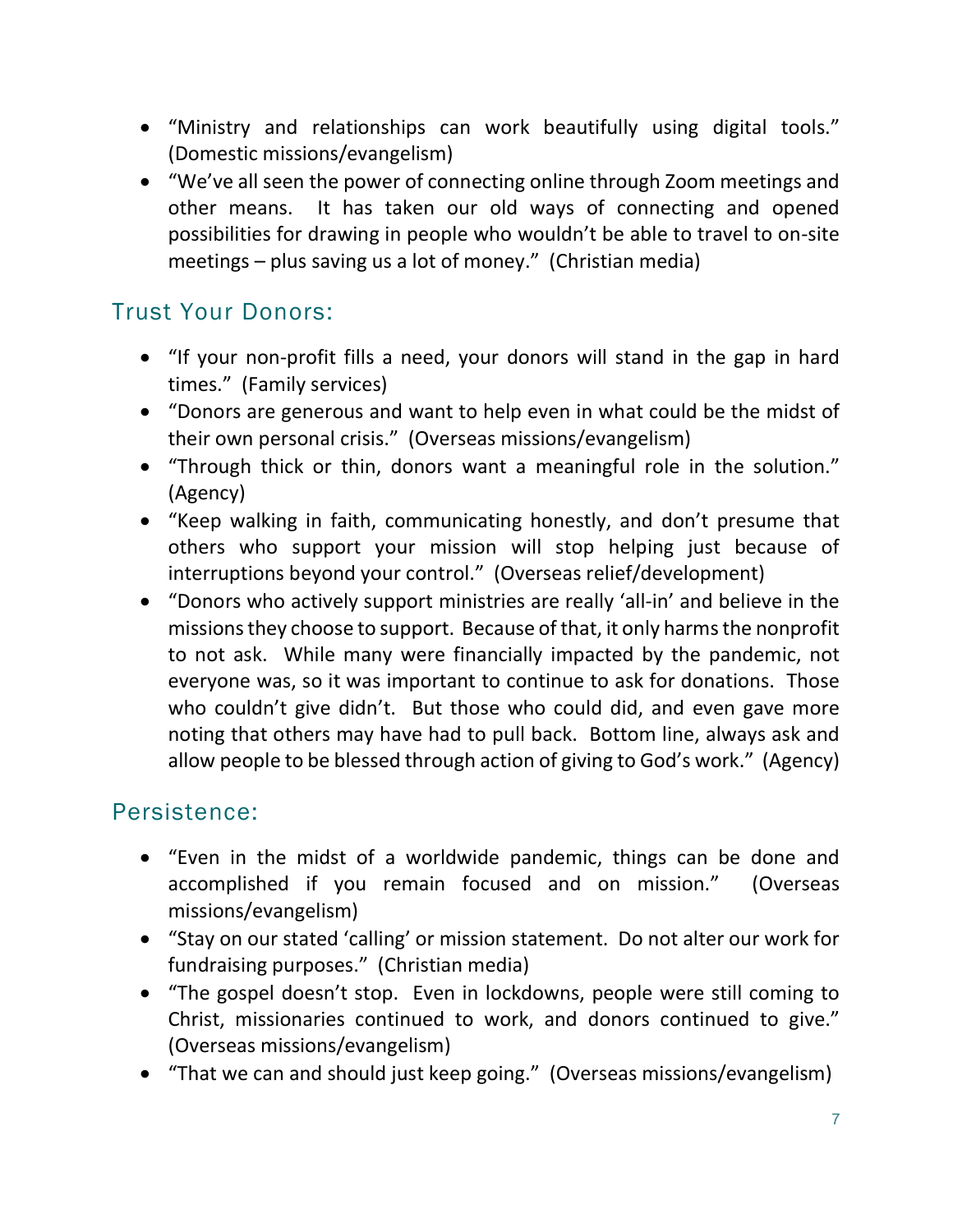## Preparation:

- "Crisis preparedness begins long before the actual crisis." (Agency)
- "Rich communication with donors and our publics are essential to building awareness and commitment after the crisis has subsided." (Overseas missions/evangelism)
- "Be sure your structure, systems, and strategy are flexible and able to adapt quickly to unforeseen circumstances that may arise." (Overseas missions/evangelism)

#### From your perspective, would you say the effects of the pandemic have made your organization more focused or more scattered in each of the following areas?



■ Somewhat More Scattered ■ Much More Scattered

At first glance, the chart above appears quite positive. Most people we interviewed report that the pandemic has made their organization more focused in a variety of areas, including an average of 31% who say it has made the organization much more focused. Most others report little impact. On average, just 11% say their organization has become more scattered in each of these various areas.

Keep in mind that we heard from people more than a year after the start of the pandemic. We suspect the answers might have been quite different in, say, April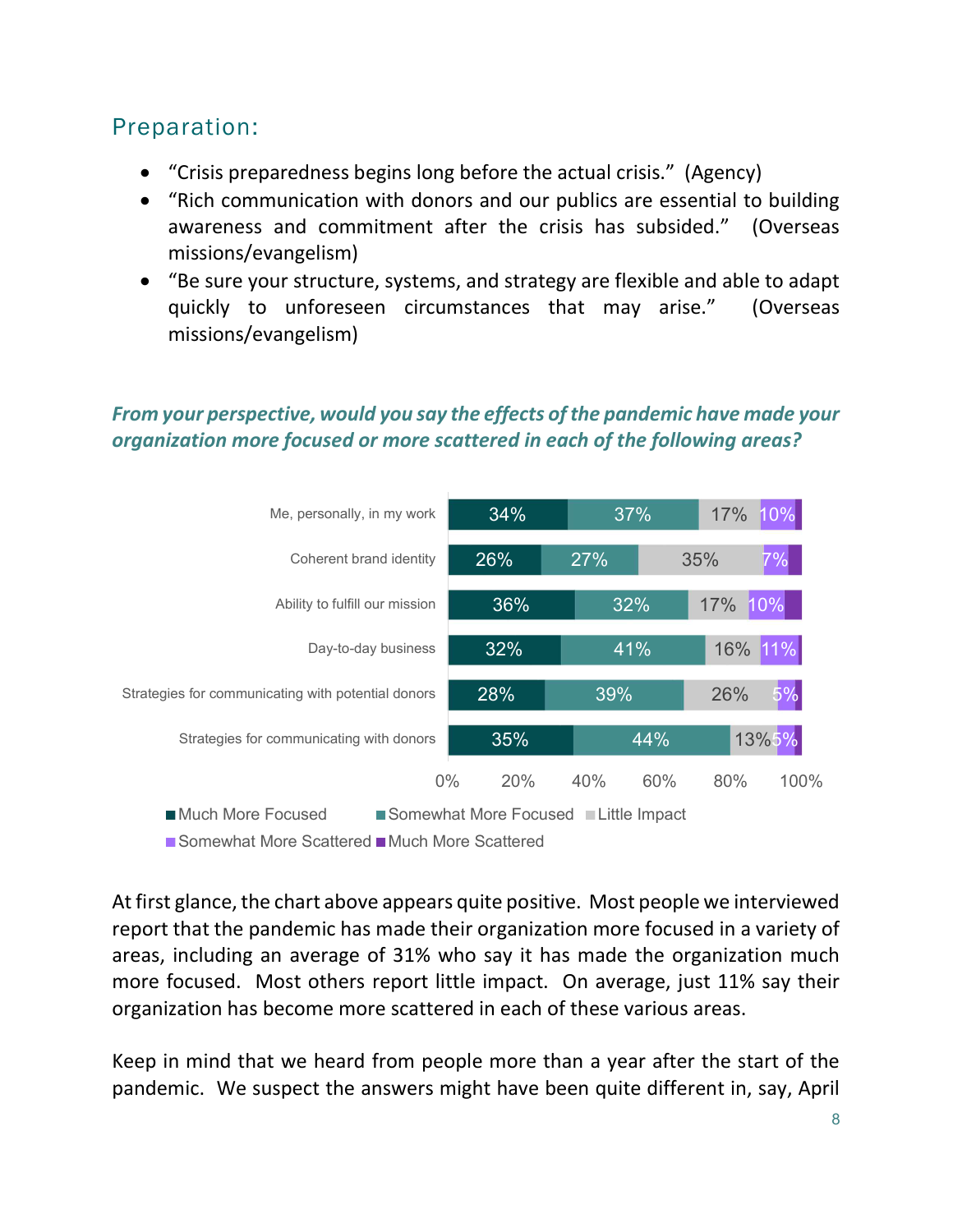or May 2020. Also, keep in mind that these are simply the perceptions of leaders and communicators – it's always possible there's an element of wishful thinking in here.

So, the pandemic has, in some ways, had a positive effect on ministries (and remember how positive many of the comments are regarding what people learned during the crisis).

Sixty-one percent did say they or their organization has become much more focused in at least one of these areas, and 29% claim they've become much more or somewhat more focused in every one of these areas. But not every impact is positive. Three out of ten people admit that they or their organization have become more scattered in at least one of these six areas.

Note also that where the impact is least likely to be positive is in maintaining a coherent brand identity. Crises can be opportunities for brands to shine, but nearly half report no sharpened focus on brand identity. This potentially represents a missed opportunity for brand development.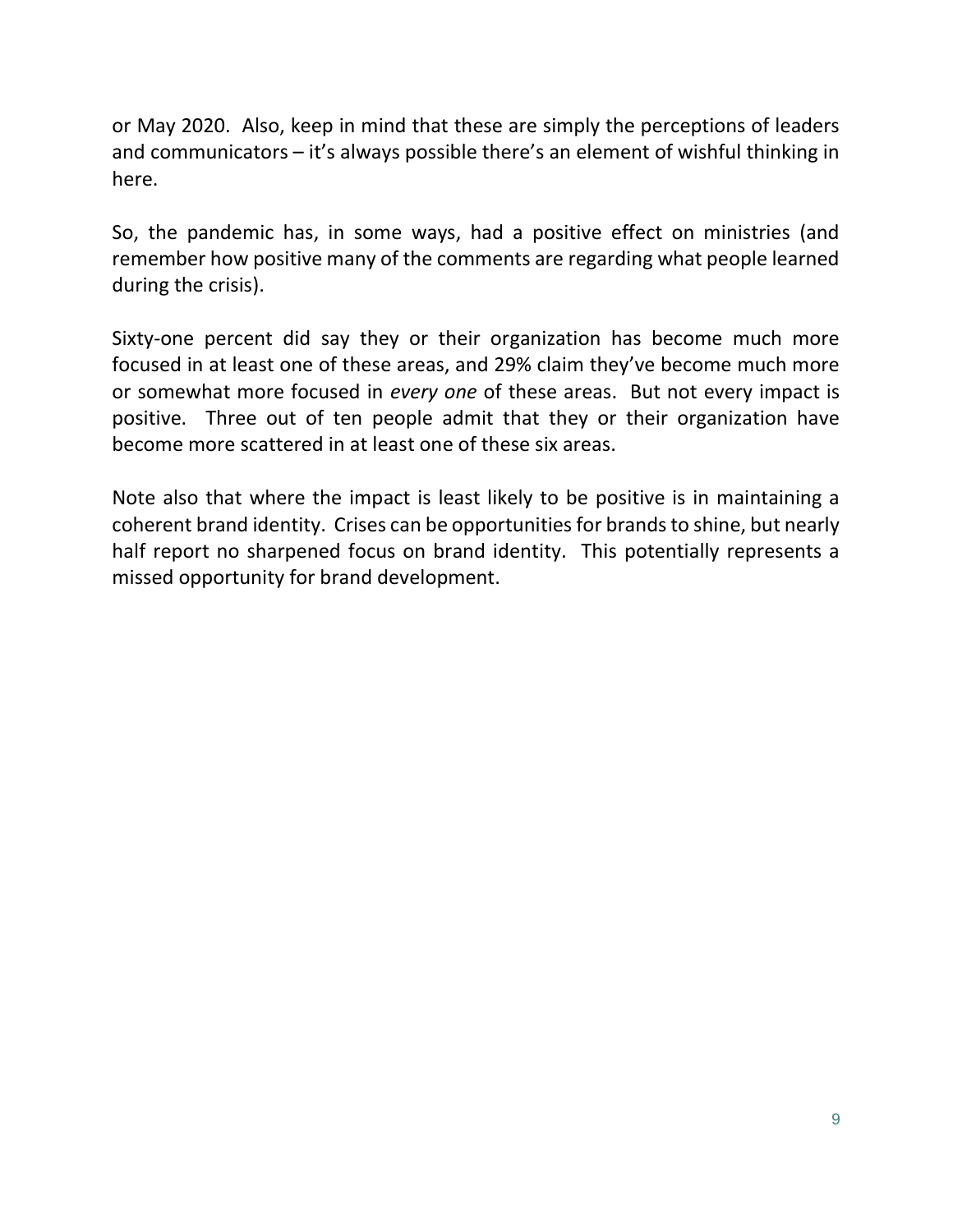Regardless of what your organization is actually prioritizing, what messaging would you, personally, like to see your organization emphasize over the next year or so as we begin to emerge from the pandemic?



We asked folks for their top three messaging priorities; the chart above shows which ones people list in the top three. Interestingly, one of the top two priorities is what makes their brand unique, even though nearly half feel the pandemic has not impacted their organizational focus on maintaining a coherent brand identity.

Note some of the things seen here and how they reflect those Big Themes we discussed in the summary. The most common priority is engaging the audience as participants in the cause rather than as recipients of information; building greater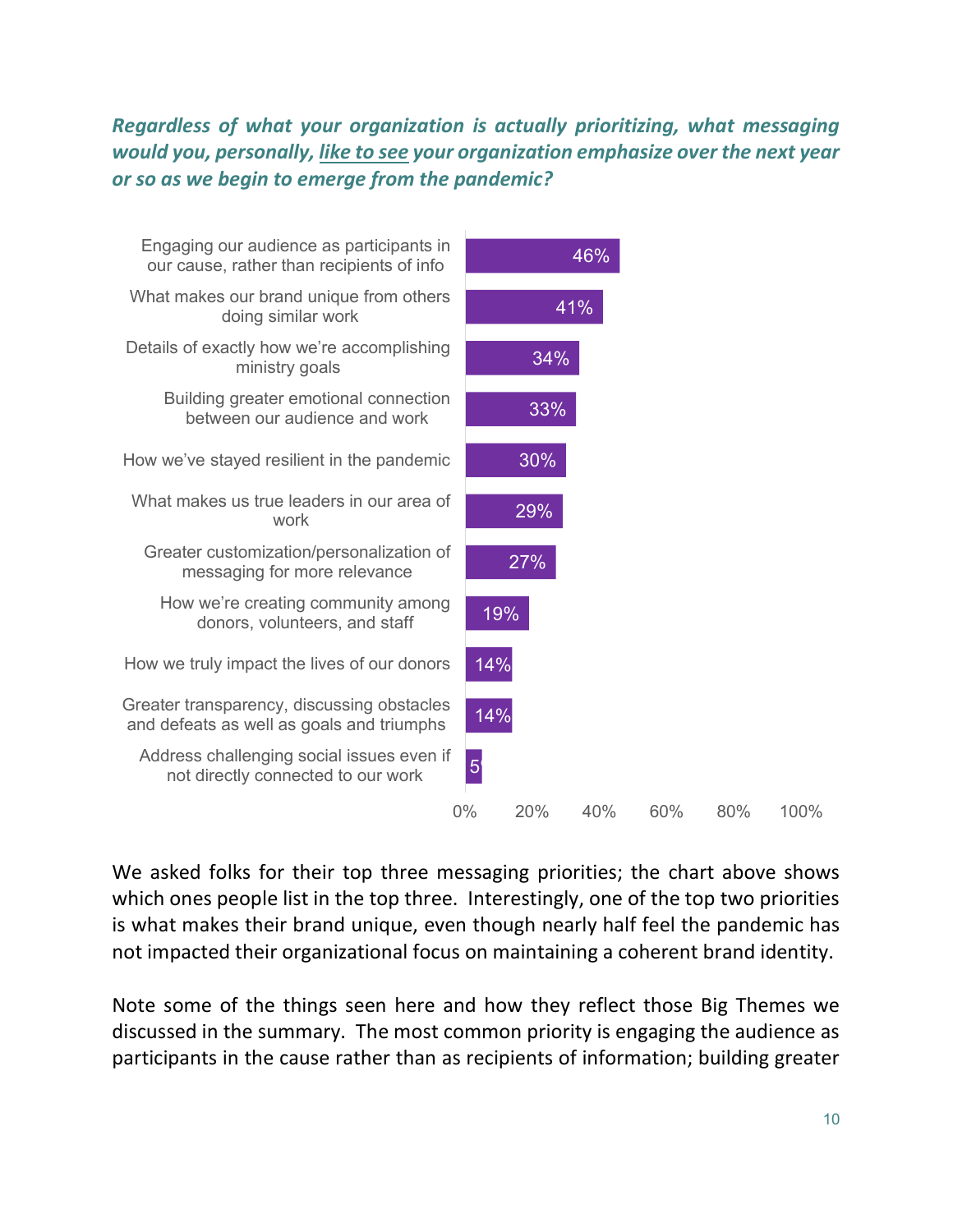emotional connection with the audience is also in the top four. Both speak directly to that theme of Engagement.

It's worth noting that although 34% want their organization or clients to prioritize providing details of exactly how they're accomplishing their ministry work, only 14% put a high priority on the negative side of things – transparency about obstacles and defeats as well as triumphs. Apparently, positive information is mostly (or exclusively) what leaders want to communicate.

"We're actually switching out our entire back-end digital strategy around community building. We have a large project going on to shift gears and get away from being a one-way communicating org and much more into a communication stream approach, where people are going back and forth with comments and material, and really putting them in charge of what's even on our website."

> Ted Esler **President** Missio Nexus

These priorities are also an area in which we see

major gaps between what ministry leaders want to prioritize and what agencies want their clients to prioritize. Ministry staff are more likely than agencies to want their organization to prioritize the following:

- Details of exactly *how* we're accomplishing our ministry goals (41% to 10%)
- How we've stayed resilient in the face of the pandemic and the issues it's created (33% to 20%)
- How we're building bridges/creating community among donors, volunteers, and staff (26% to not a single agency representative)

Conversely, agencies are much more likely to want their clients to prioritize these messages:

- What makes our brand unique from others that may be doing similar work (70% to 32%)
- Building greater emotional connection between our audience and our work/organization (50% to 29%)

While we're not about to judge who is "right," it's interesting that the three messages ministry leaders emphasize more than agencies are all on the operational side, meaning details about how the work is done. The two areas agencies emphasize far more than their clients are both very "big picture" – brand identity and emotional connection. Is it possible that some people working within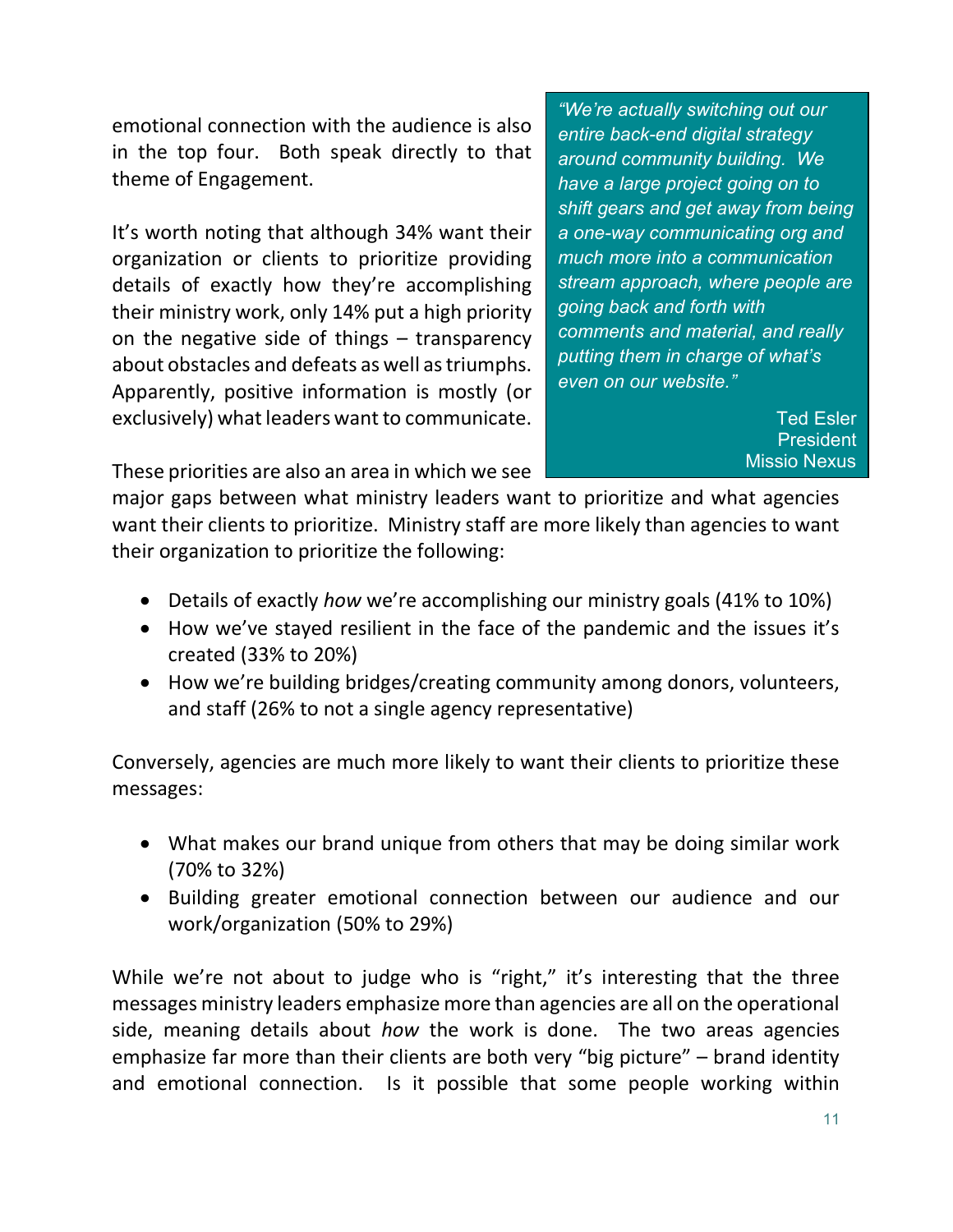ministries are taking what they typically focus on daily and projecting that onto what they believe are donor priorities? When you work as a lumberjack it can become easy to see mostly tree trunks.

One other thing to note is that almost no one expresses the priority of using their platform to address challenging social issues. This is a major theme in corporate America today, but it's not one that's commonly shared in the ministry world.

Our research did not explore why leaders are not prioritizing this. Some people may try to position this as an abrogation of responsibility to society at large, but nothing in the research suggests this is the reason. It may be that ministries realize supporters are not necessarily of one mind on social issues and wish to avoid being divisive. Many social issues are highly controversial and/or have (rightly or wrongly) have been associated with either the Left or Right sides of the political spectrum. It may also be a case of ministries preferring to stay on point and on message regarding their own calling.

We point out the lack of priority leaders put on this topic not in celebration nor in judgment – we simply report where the ministry world stands in comparison to corporate America.

#### What makes your organization's brand different from others that may be doing similar work? In other words, what would your audience perceive or feel about your organization that is different from others that do similar work?

We asked people to answer this in their own words. As might be expected with the wide variety of types of organizations – from teaching/discipleship to media to education to disaster relief to denominations – we see a wide variety of answers.

But what quickly becomes clear is that relatively few people are actually talking about their *brand*. Instead, there are frequent comments about goals, strategy, outcomes, and even the basics of what the organization actually does. But many of these are also undifferentiated – they could apply to quite a variety of organizations.

Some paraphrased examples of what supposedly makes their brand different: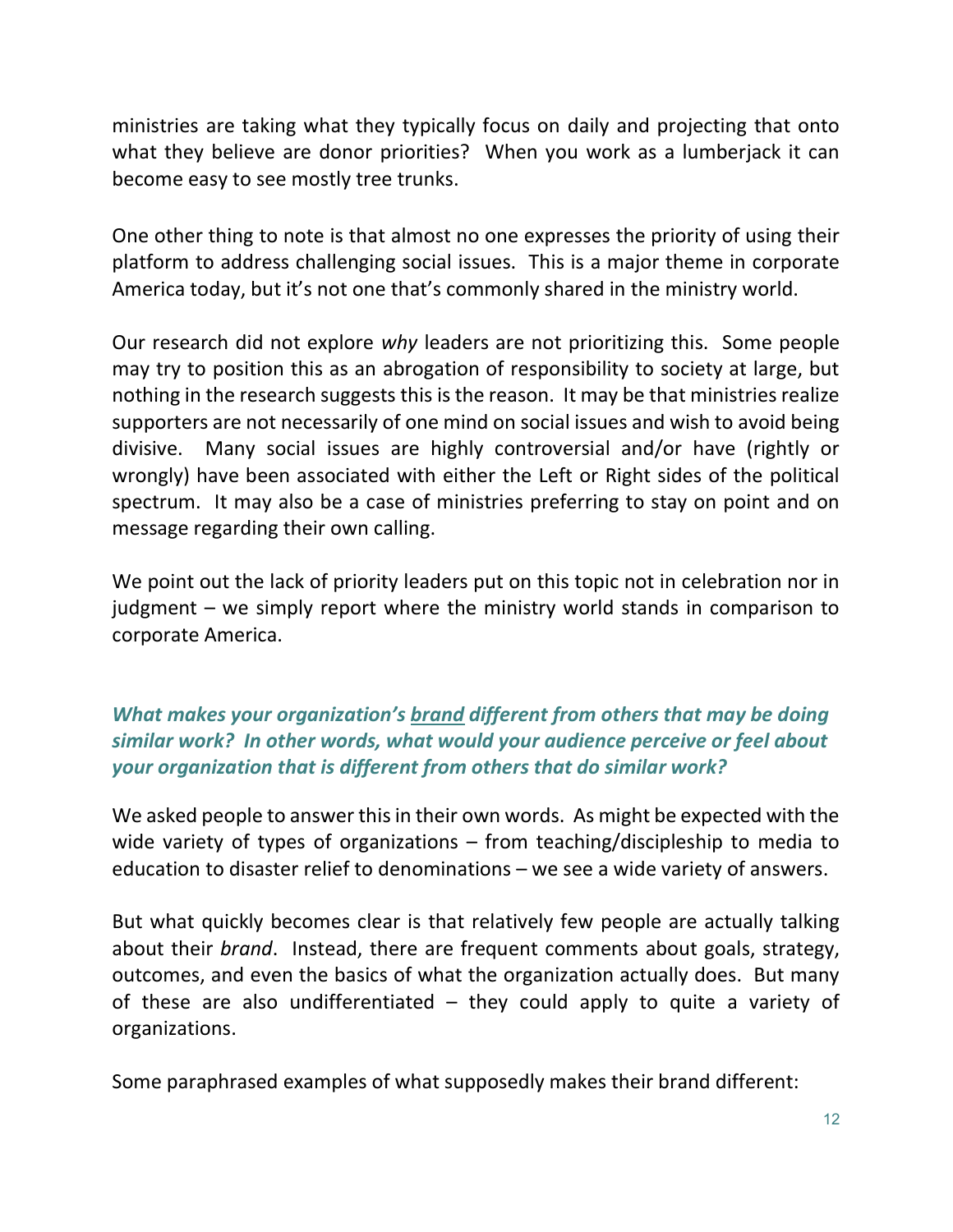- "We genuinely care for all of our constituents."
- "The capacity of our national leaders is extraordinary."
- "We help our community with their struggles with substance abuse and mental health. We help our community as a whole."
- "It's our stewardship of the resources we're given."
- "We work with a team that is more agile and able to adapt when things change."
- "We clearly state what we offer and how we make lives better."
- "We consistently connect people with resources, whether we're recognized for it or not."
- "We are doing just what we say we do."
- "Excellence in ministry."
- "We're Christ-centered."

"(For our client), we did some exercises around brand differentiation – so really taking a look at who are those in your space, what messages are they saying, and what do you do as an organization that is truly unique, that pulls you out ahead in a specific area?"

Hillary Hovinga Director of Strategic Insights + Client Experience HAVEN a creative hub A brand can be effective when it's positively differentiated. It doesn't particularly help a vehicle manufacturer to be known for making a safe car or having a great warranty if six other manufacturers are known for the very same things. Just within the category of overseas missions and evangelism, consider some of what supposedly makes individual brands unique:

- "We equip, train, and support people around the world to reach others for Christ."
- "We train local, indigenous leaders to share the gospel with their own people and train

others to do the same."

- "We serve the local, indigenous church."
- "We focus on the unreached."
- "It's our ability to penetrate areas where missionaries do not have access."
- "We share the gospel forthrightly in 'closed countries.'"
- "We are openly Christian, despite working in a country that is hostile to Christianity."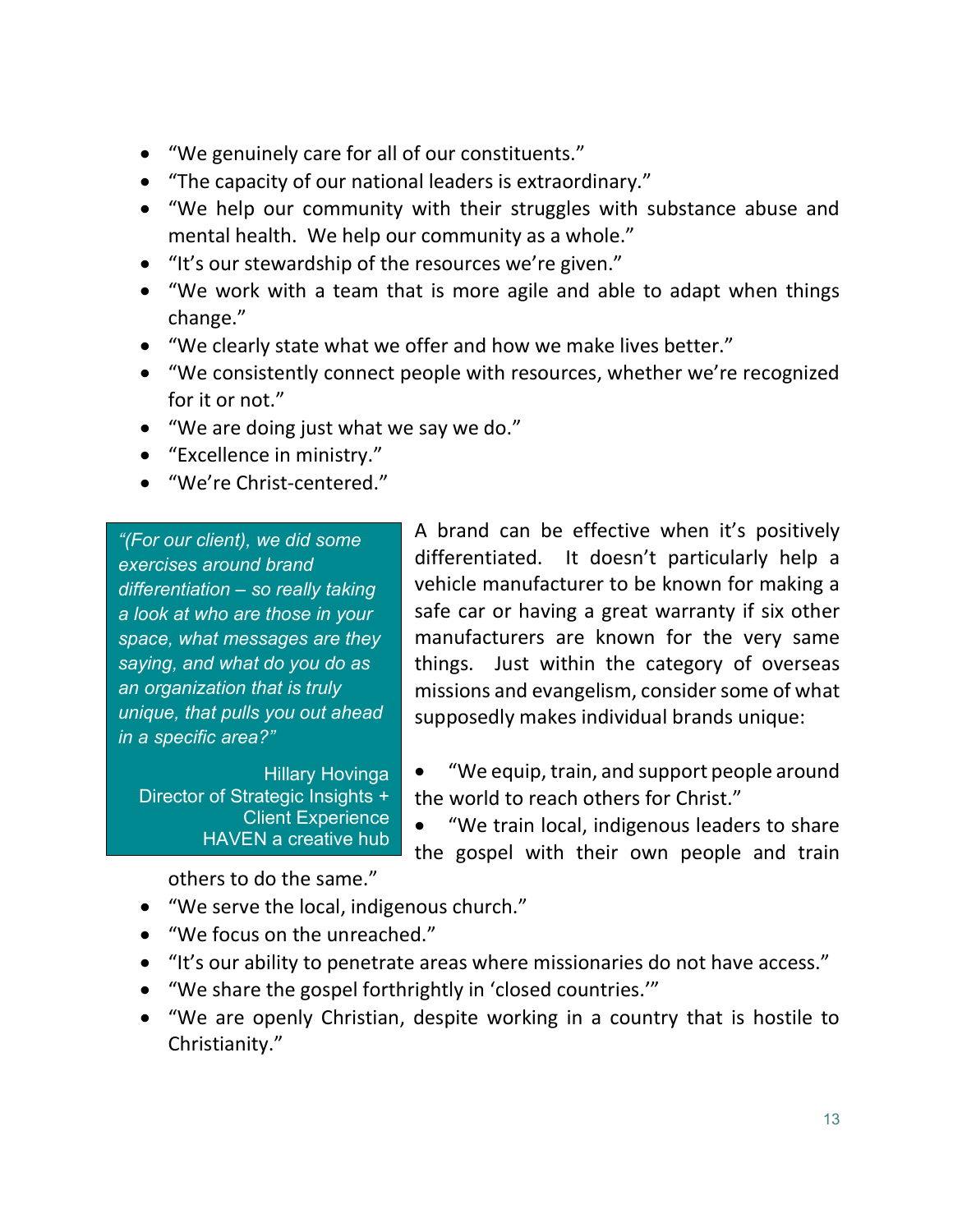Just by those descriptions, would you have any chance of identifying any of these organizations from others working in missions? Yet this is what many leaders, marketers, and communicators are saying makes their brand different.

It appears that in the ministry world, there is still much work to do in helping organizations understand exactly what a brand is, how it can benefit the organization, and how to develop a clear, meaningful, differentiated brand identity.

What would you, personally, like to see emphasized about your organization's brand personality as we begin to emerge from the pandemic?

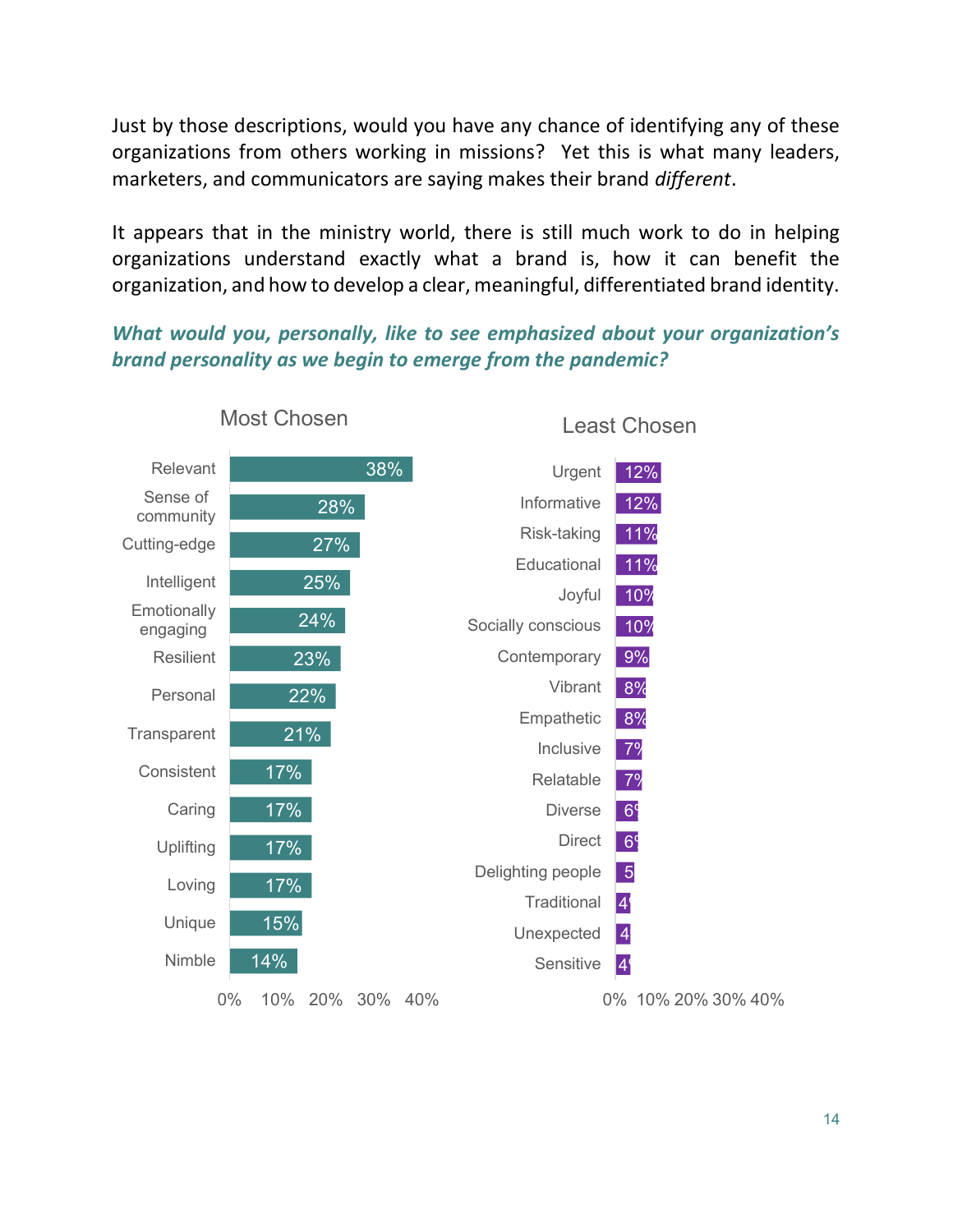For this question, we provided everyone with 31 different terms, plus the ability to offer up their own.

There are again some significant differences in perspective between people from ministries and those serving in agencies. Ministry staff are far more convinced of the importance of their brand being perceived as caring, loving, nimble, uplifting, and with a sense of community. Agency staff are much more interested in brands being personal, intelligent, emotionally engaging, and delighting people. Notice that ministry staff focus more on love (caring, loving, uplifting) while agencies emphasize engagement (delight, personal, engaging). We'll see still more of this in a moment.

When people do offer up their own words, it again becomes clear that some really struggle with the idea of brand identity and differentiation. "Brand personality" includes suggestions such as faithful, prayerful, effective, God-honoring, trustworthy, and biblically sound. Again, should any of those things differentiate one ministry brand from another? One toothpaste can differentiate its own brand by emphasizing fewer cavities, or fresher breath in romantic situations, or kids loving the taste, so they brush longer. Can a ministry effectively differentiate its brand as more God-honoring or prayerful than other ministries, particularly if those are things Christians could reasonably expect from any ministry?

These 31 terms have some commonalities; it is simple to group them into small categories of similar terms. This sheds some additional light on desired brand personalities.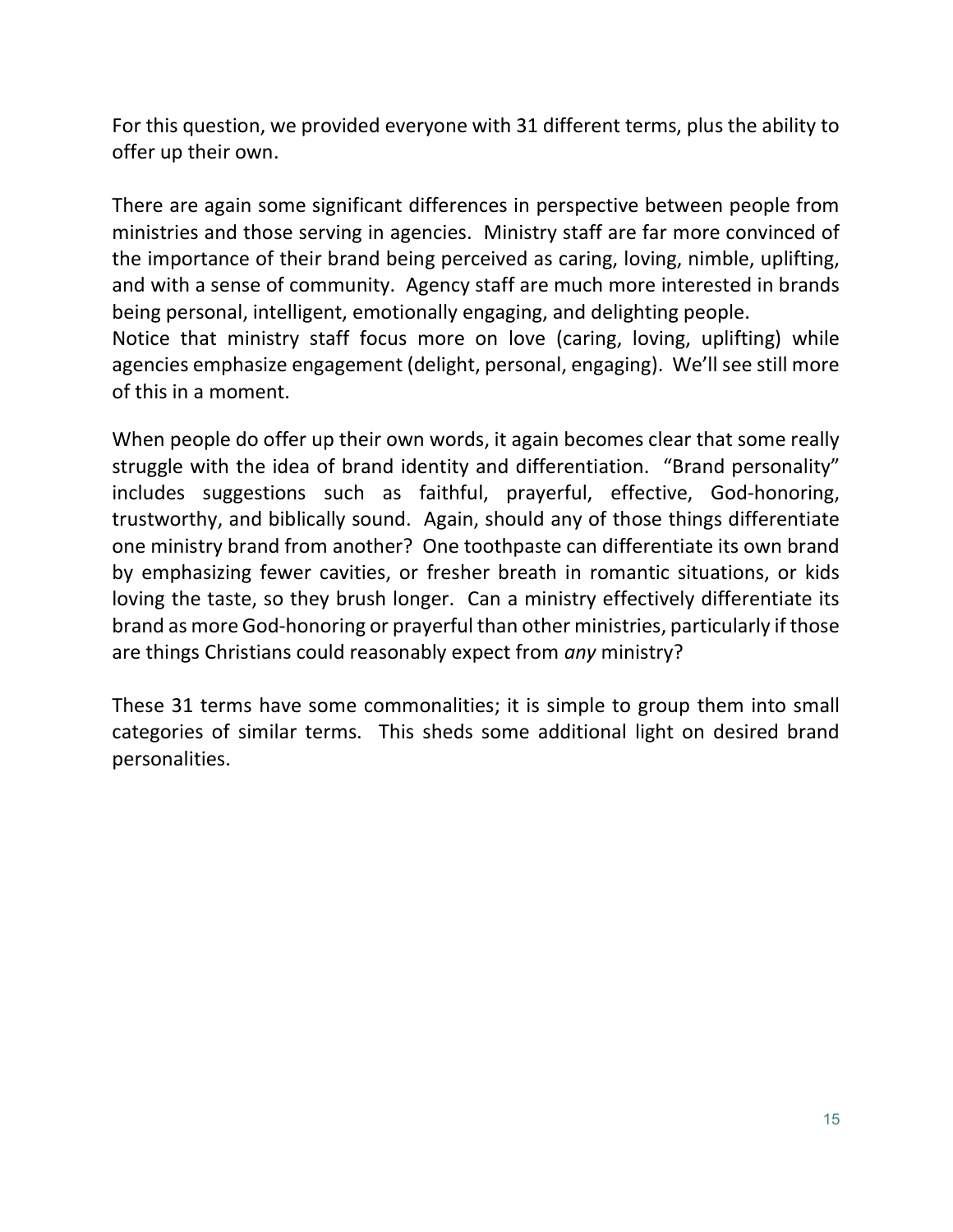

The two groupings that are most desirable are Engaging (personal, relatable, emotionally engaging, sense of community) and Authentic (relevant, direct, transparent). The first once again points to the strong desire leaders have for their

"We see as our responsibility to provide pathways for people to be able to enter into the conversation with themselves, then with a small community and then a larger community of people, in terms of identifying what is next in their lives."

> Bruce Bruinsma Founder & CEO Retirement Reformation

organizations to be more engaged with their constituents and foster a stronger relational sense of community.

Clearly at the bottom are Surprising (unique, unexpected, delighting people) and Culturally Sensitive (diverse, inclusive, socially conscious). The latter continues a discovery we presented earlier – the ministry world largely is not interested in following the corporate trend of public involvement in socially conscious issues.

In fundraising, many organizations struggle over how much communication should target an emotional response from donors (e.g. stories about individuals or communities) and how much should target a rational response (e.g. numbers or information about the scope or importance of the need). In general, when your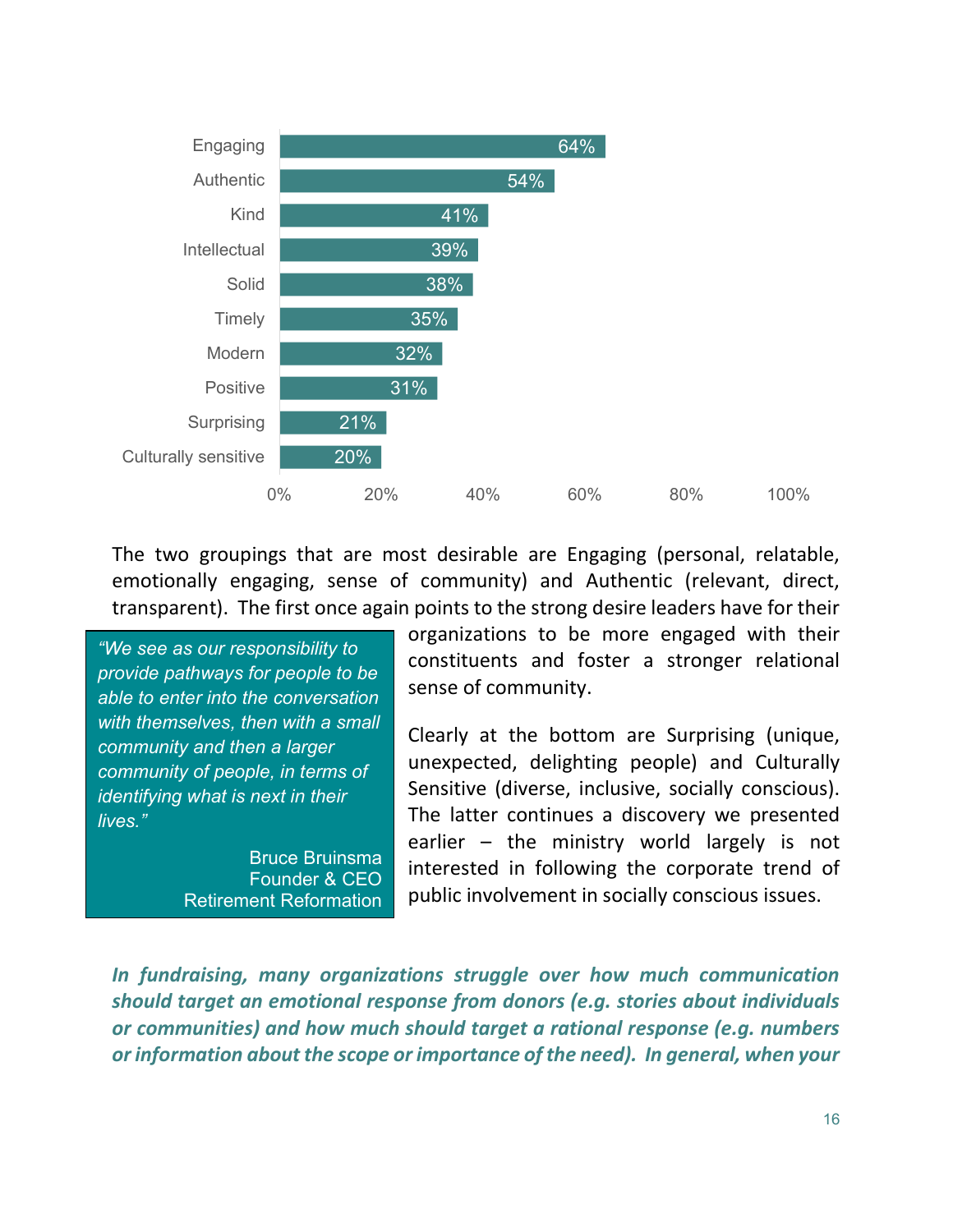organization communicates about the need you're addressing, how much do you think should be targeted at the emotional and how much at the rational?

And when your organization communicates about the impact you're making, how much do you think should be targeted at the emotional and how much at the rational?



Whether communicating about the need or the impact, the consensus is that the communication should come down on the side of emotional over rational.

When communicating about the need, the average respondent would balance their communication 59% toward the emotional and 41% toward the rational, but in total, seven out of ten people prefer to lean at least a little bit more toward the emotional than the rational (29% lean more toward the rational, with just 2% wanting an exactly equal balance of the two). In fact, only 10% want anything close to an equal balance, saying they would avoid going even 60/40 in one direction or the other. Plus, note that a healthy minority (25%) would go heavily toward emotional communication (meaning at least three-quarters emotional over rational).

"If you can help (donors) understand the ways in which their investment in your ministry is expanding God's kingdom, that's an important component. And the best way you can do that is through the dramatic stores of life change that are taking place as a result of their investment."

> Michael Johnson **President** Slavic Gospel Association

Things are a bit more balanced when communicating about the impact the organization is making, but still weighted toward the emotional. Two out of ten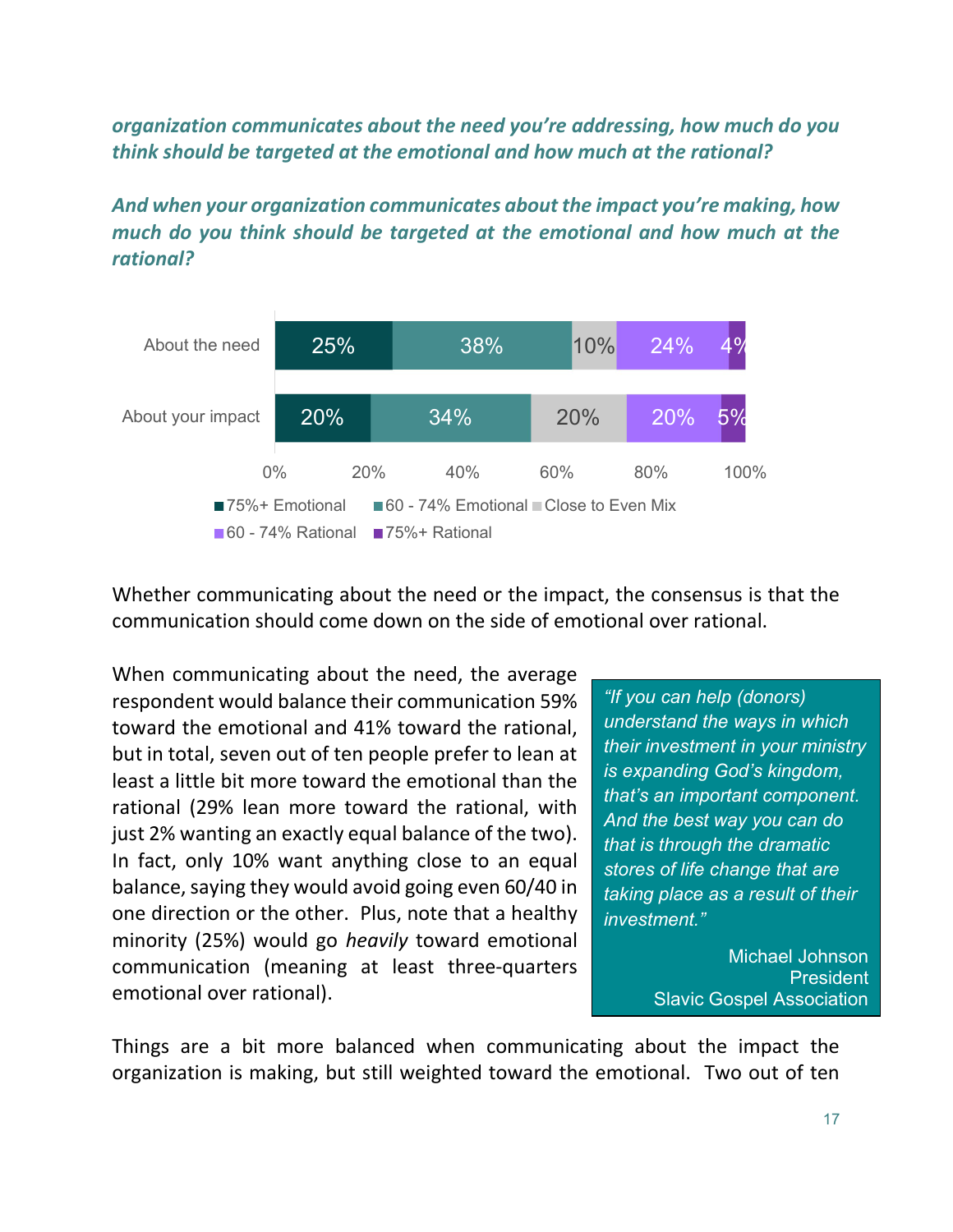prefer a mix of the two (no more than 59/41 in either direction), while 54% prefer at least 60/40 in favor of emotions, and one out of four want to go more heavily in the direction of rational or informational communication. The average desired mix is still 57% emotional and 43% rational, with 60% leaning at least slightly more toward emotional, 6% exactly even, and 34% recommending a more rational approach.

Once again, there is some difference of opinion between ministries and agencies. Ministries want to take a more balanced approach: regarding the need, 56% lean toward the emotional with 34% rational (with 10% being close to evenly divided). Agencies recommend for their typical client 72% emotional and 17% rational. When communicating about their impact, ministries are at 51% emotional and 28% rational, while agencies are at 62% emotional, 19% rational.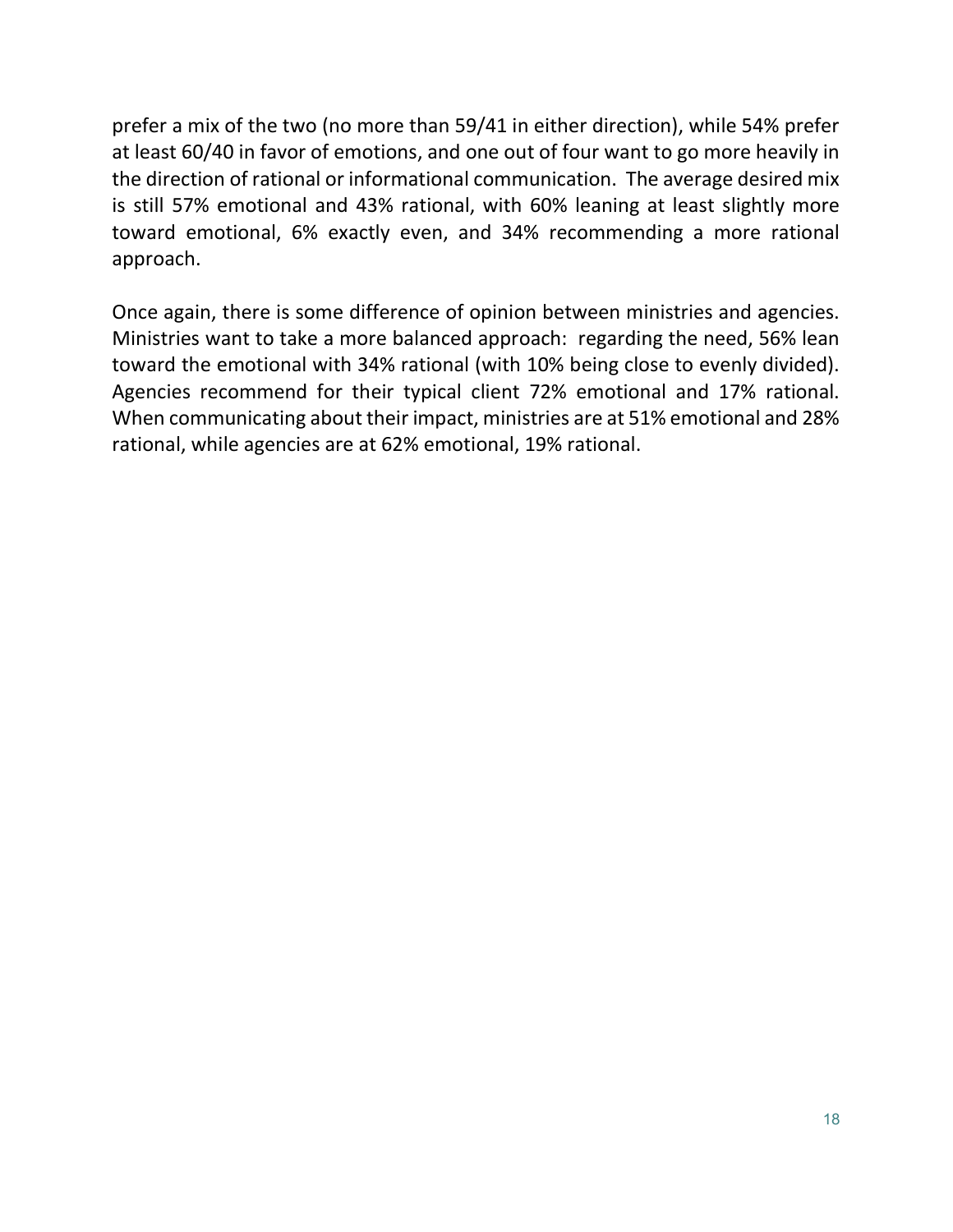#### Which of the following methods (if any) would you, personally, like to see your organization increase (or begin to use), particularly as we begin to emerge from the pandemic?



The graph above shows what proportion of leaders want to increase the use (or start the use) of each channel. The graph below aggregates similar types of channels (any sort of event, any sort of broadcasting, etc.). There are a few things of which to take note.

One is how ambitious these leaders are. The average person wants to increase the use of 4.1 different channels, even though we limited them to no more than five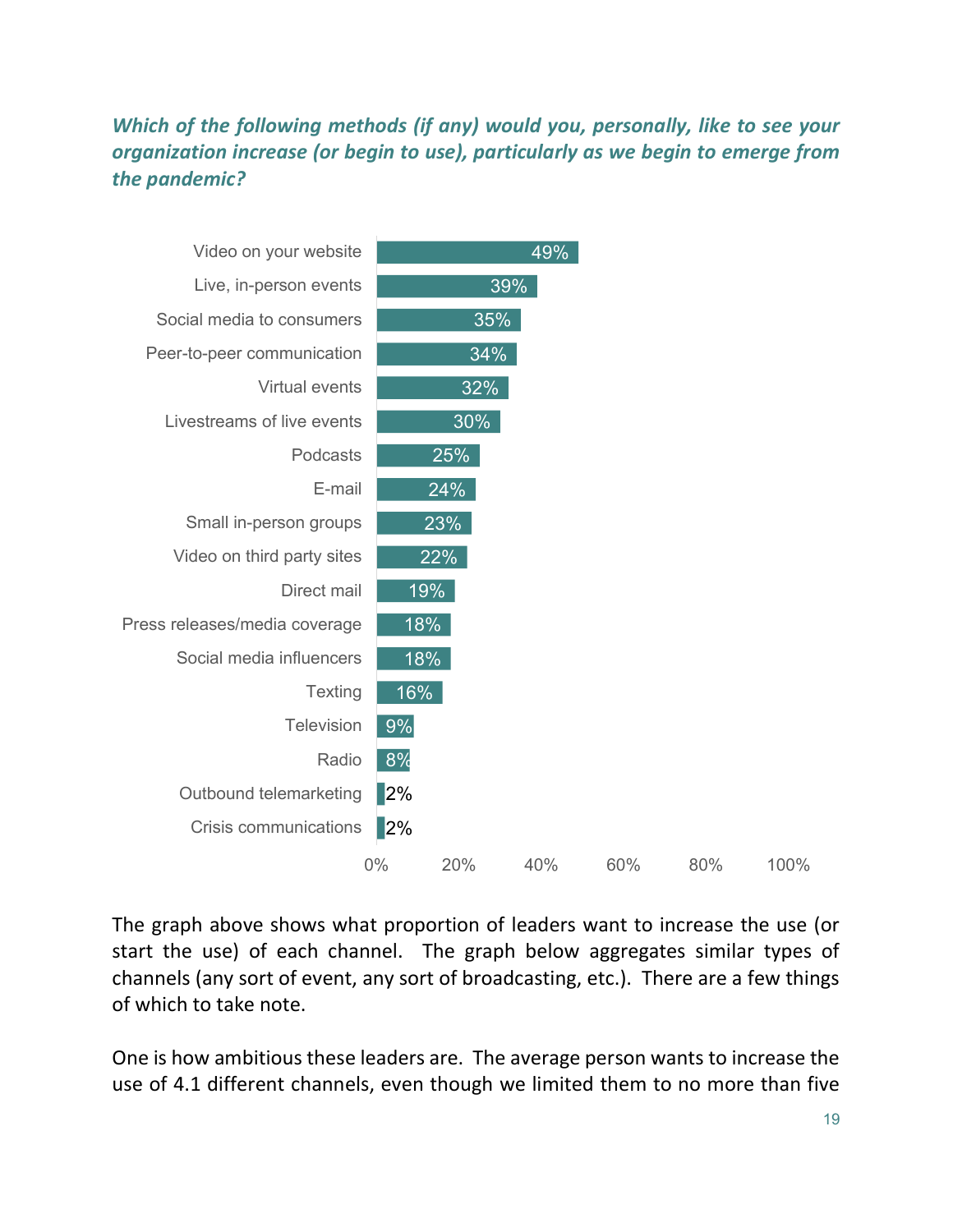choices in order to help narrow down their most important priorities. Of course, each of these will require resources (time, money, expertise, etc.). We did not ask people what they want to decrease or stop using, but it's logical to assume that increasing the use of all these channels will require either new resources or the reallocation of existing resources. It's easy to want to do more, but where will the necessary resources come from? Or what will need to be sacrificed in order to increase the use of some of these channels?

Events are one of the channels most impacted by the pandemic. Live events were canceled or postponed; digital events were used for the first time by many organizations. It may be that the inability to hold live events has made that a particularly appealing option, whereas the sudden increase in digital events has opened leaders' eyes to their possibilities. No matter the reasons, this suggests event planning experts may have tremendous opportunities going forward.

Although video is one of the things people most want to increase, it's interesting that video on their own websites is far more popular than video on third-party websites. Using your own website gives you more control and may require fewer resources, but for that to be an effective outreach it also requires driving more people to your website. One is left to wonder whether there is a concomitant strategy for doing that, in order to optimize the impact of using more video on their website.

For quite some time, ministries have been hearing from various pundits that traditional fundraising is dying. Direct mail is passé; as e-mail has become thought of as a "traditional" form of communication we're even hearing how texting, social media, and other methods will relegate e-mail to the same dustbin as direct mail.

Don't buy it…at least not yet.

We've been hearing this for years – even decades – and yet somehow we're *still* hearing it will all occur in the very near future. It's interesting that 35% of leaders want to increase at least one of these channels, even though e-mail and direct mail are both already commonly used by ministries. Yes, newer forms of communication and fundraising have impacted the traditional forms, and the time will likely come that some of these traditional forms are no longer widely viable. But it appears that time is not yet here, and it may not be for some time.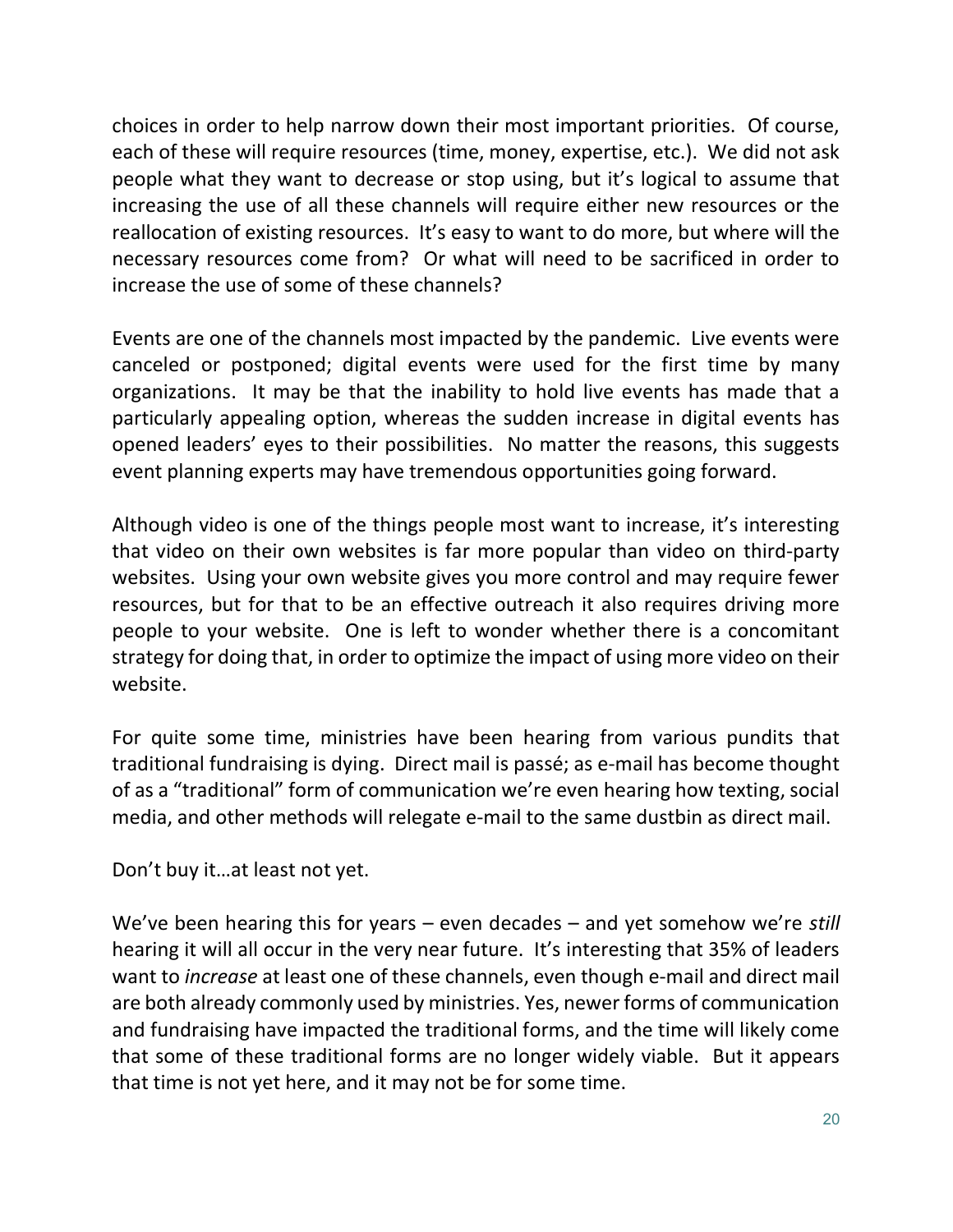What has changed is a reliance on traditional mass media. In the past, the broadcast world was often seen as a goal, either through developing a regular program or using broadcast media for direct response fundraising. Yet radio and TV individually are two of the channels leaders are least interested in increasing or starting to use; collectively, broadcasting ranks far below any other category. Social media, podcasting, streaming video, and even texting have far outpaced broadcast communications as aspirational channels for ministry leaders.

Agencies and ministries again show some priority differences. Ministry staff are far more anxious to use live in-person events in some form, as well as small in-person groups and video on their own websites. Agencies are nearly twice as likely as ministry staff to want to increase traditional forms of communication (direct mail, e-mail, telemarketing) – could this be influenced by the fact that this is the lifeblood of what many agencies offer?

One final note: don't assume that because certain channels such as radio or telemarketing are not being targeted for increases this must mean they are being phased out or de-emphasized. It's entirely possible that leaders plan to continue using these methods; they just don't desire any increased use.

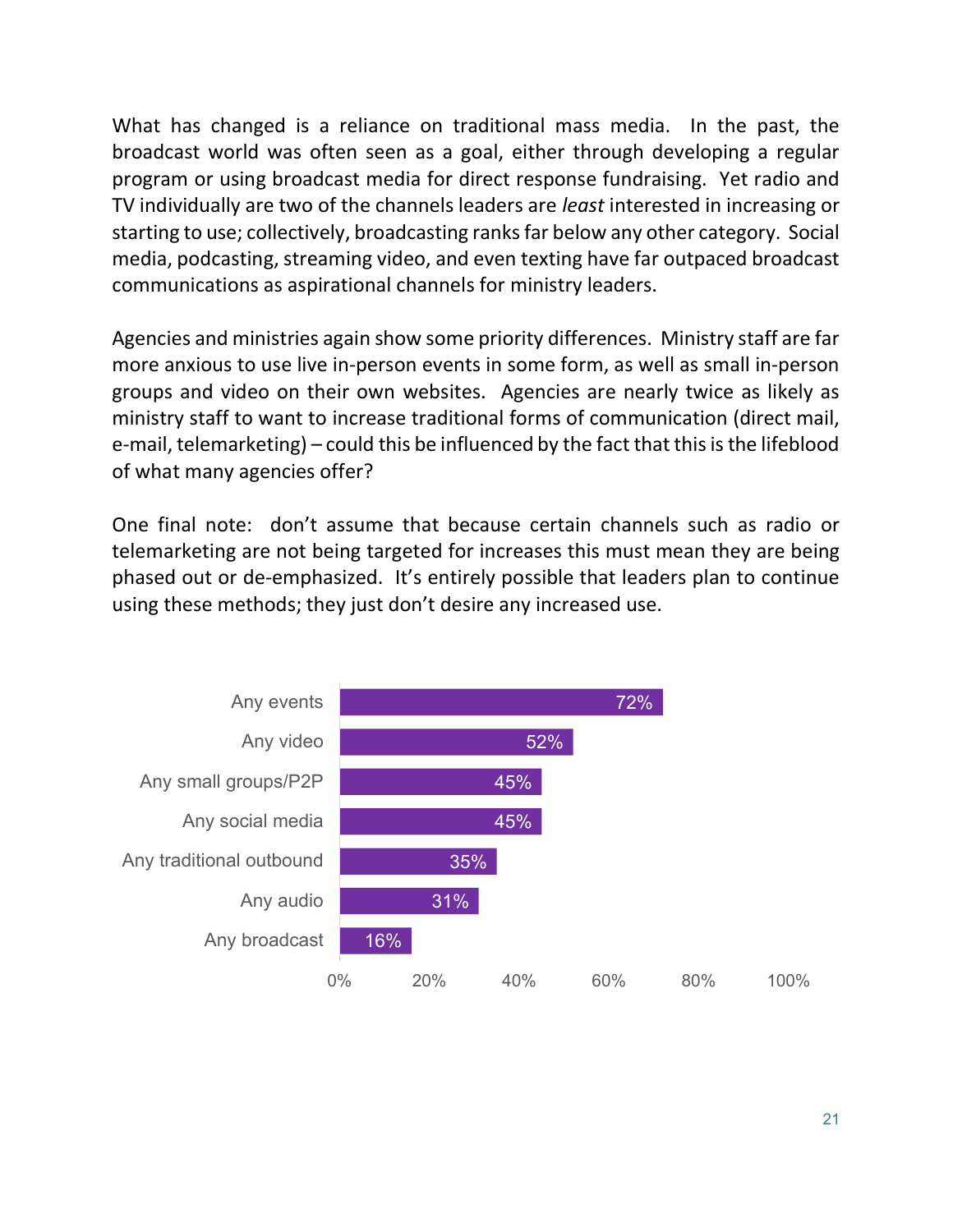#### And as we begin to emerge from the pandemic, which of the following strategies (if any) would you, personally, like to see your organization increase (or begin to use) as a way of communicating your message?

| More video overall                    |                | 46% |     |     |      |
|---------------------------------------|----------------|-----|-----|-----|------|
| More emotional/inspirational coms     |                | 43% |     |     |      |
| Research or surveys                   |                | 40% |     |     |      |
| Same message, more media types        |                | 40% |     |     |      |
| More data visualization               |                | 39% |     |     |      |
| Platforms for 2-way coms              |                | 37% |     |     |      |
| More digital outreach                 |                | 37% |     |     |      |
| Social media for donations            | 25%            |     |     |     |      |
| User-generated content                | 22%            |     |     |     |      |
| Social media discovery-to-transaction | 19%            |     |     |     |      |
| More humorous/entertaining coms       | 12%            |     |     |     |      |
| More animated video                   | 11%            |     |     |     |      |
| More rational/objective coms          | 6 <sup>o</sup> |     |     |     |      |
|                                       | 0%<br>20%      | 40% | 60% | 80% | 100% |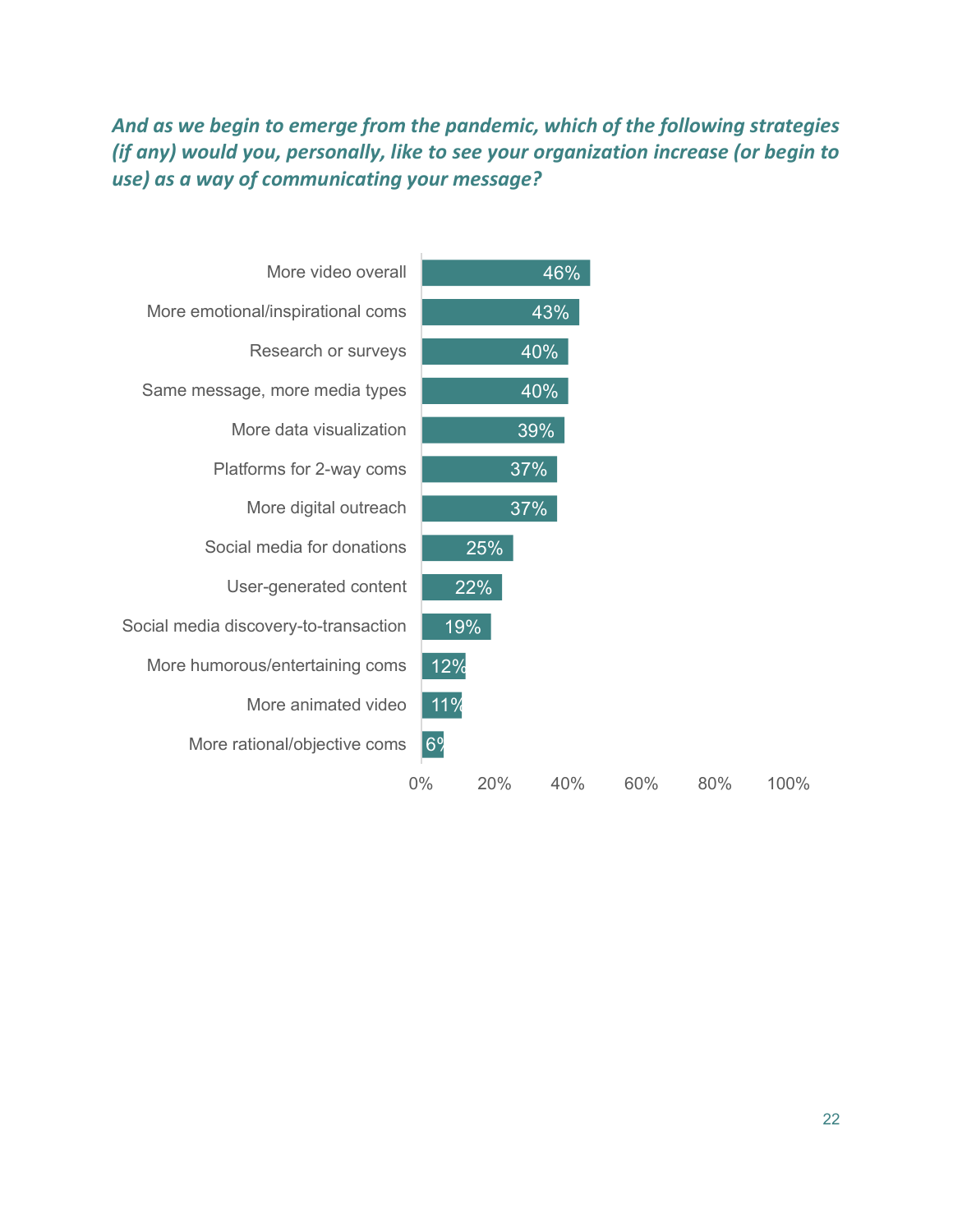We also learned that, just like leaders have lofty goals for increasing their use of specific channels, they have quite a few aspirations for broader overall strategies. The average leader wants his or her ministry (or clients) to increase the use of 3.8 different types of strategy out of our list of 13 options. Again, as all of these will require resources, the question arises whether this means a belief that their resources will increase, or those resources will be shifted away from some current strategies.

The findings actually show relatively little differentiation among the top seven priorities, each garnering votes from 37 – 46% of all leaders. But the top two are, again, confirmation of two larger themes seen throughout this study: the desire to use more video, and the focus on the emotional or inspirational over other styles. While 43% want to increase their organization's reliance on emotional or inspirational communication, just 12% say the same thing about humorous or entertaining communication, and only 6% (the lowest for any option) about more rational or objective communication.

The fact that one of these top seven priorities is platforms that facilitate two-way conversations between their organization and individuals in their target market also again points toward one of the Big Themes of this research: the search for greater engagement with the audience.

It's also worth noting that while the average individual would like his/her organization's messaging to increase the use of 4.1 different channels, 60% don't

list one of their priorities as promoting the same message through a broader variety of methods or media. This suggests some reshuffling of channels, rather than simply adding more.

It also appears that ministries may be struggling over the role of social media. While 45% prioritize this as a channel they want to increase, only 25% are prioritizing its use as a channel for direct donations, and just 19% want to use it as a single platform to go from discovery to donation or purchase. Many are not looking at social media as a transactional source, but apparently as more of an engagement builder or

"We're taking all of our big videos and dropping them down to five-minute training videos, so we keep breaking it smaller and smaller and smaller to make it easier and easier and easier. Where I have shown these five-minute videos, it was electric."

Brian Kluth National Spokesperson NAE Financial Health & Bless Your Pastor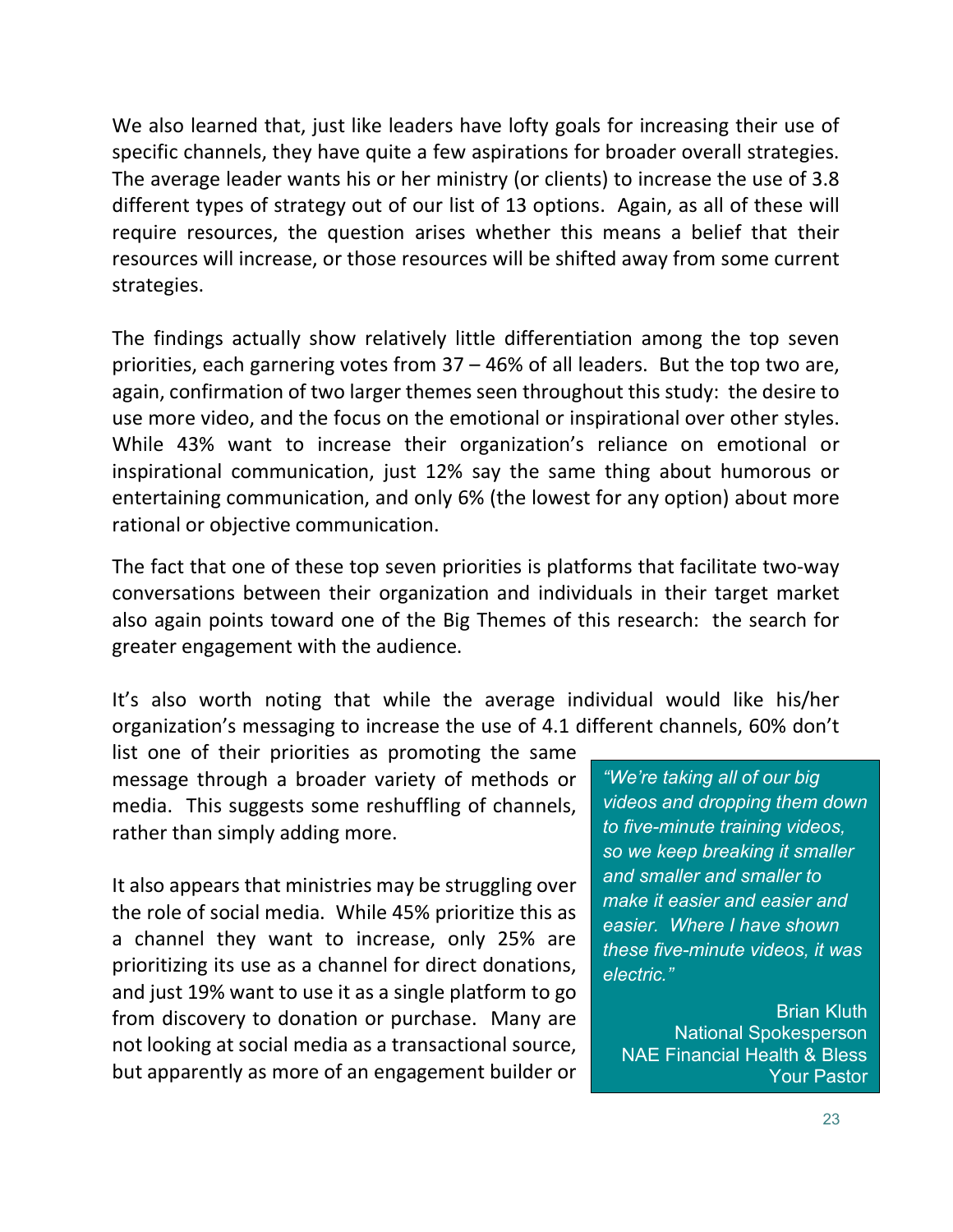possibly as something to help develop brand awareness. There may be some missed opportunities in these priorities.

Finally, it's a positive step to see such a desire for more research and surveys to understand their audience, as well as more data visualization. Fully understanding who you're trying to reach and making information as easily consumable as possible are both critical in today's information-driven world.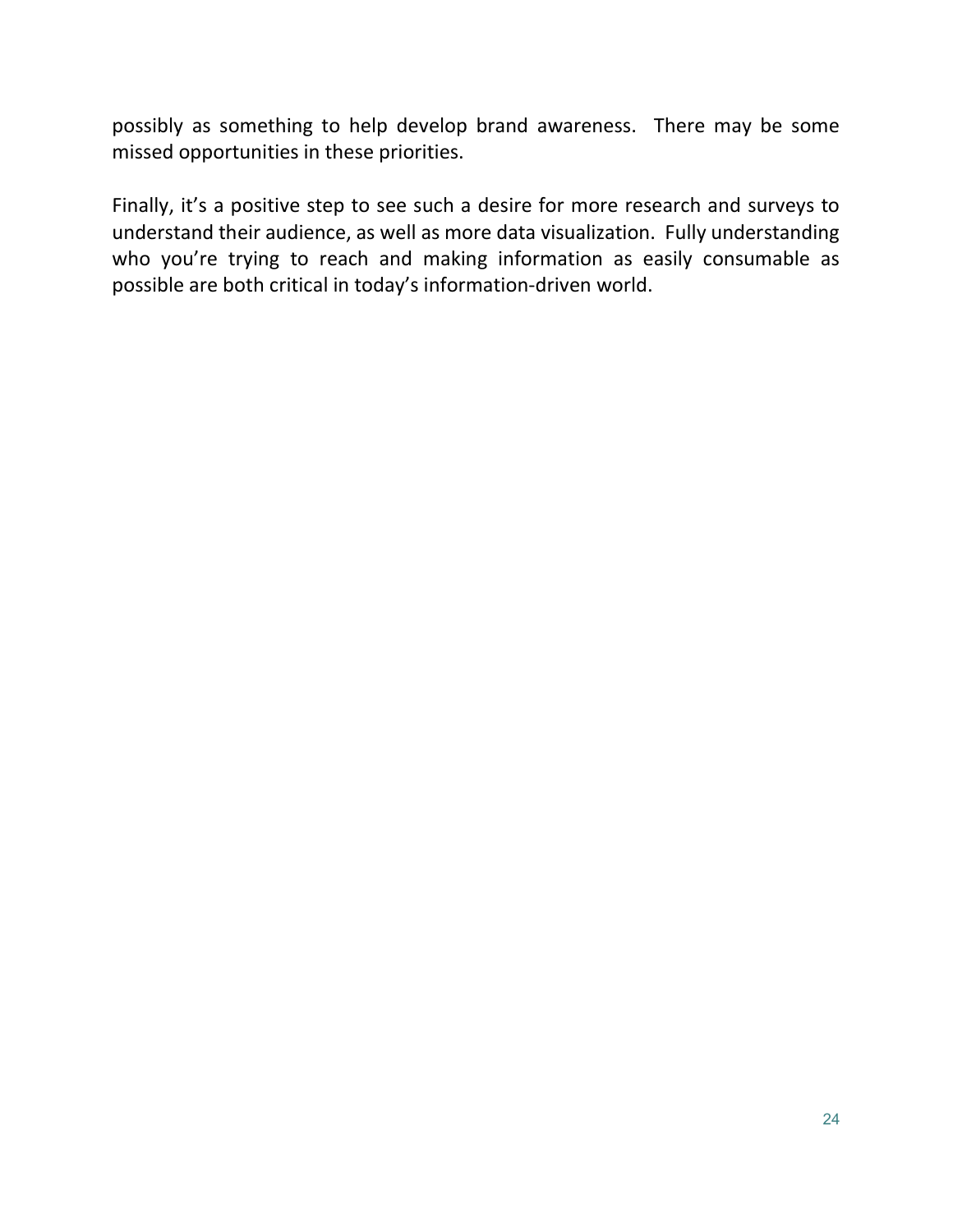## About InChrist Communications

#### https://inchristcommunications.com/

InChrist Communications (ICC) is a national, full-spectrum communications agency primarily serving faith-based organizations, churches, businesses, and individuals.

Founded in 2002, ICC derives its name from 2 Corinthians 5:17: "Therefore, if anyone is in Christ, he is a new creation; old things have passed away; behold, all things have become new." (NKJV)

Core services include public relations, strategic planning, integrated communications, branding, marketing, advertising, media relations/publicity, social media, digital media, crisis communications, donor communications, stakeholder management, web/SEO, creative services, and special events.

ICC is a "lean, flat company" that prides itself on keen stewardship of resources.

It excels in strategic planning, creative concepts and solutions, tactical execution, adherence to timelines and budgets, demonstrable results, and customer-focused service.

ICC has strong, personal relationships with both Christian and mainstream media outlets and journalists.

pholt@inchristcommunications.com

704-759-6192

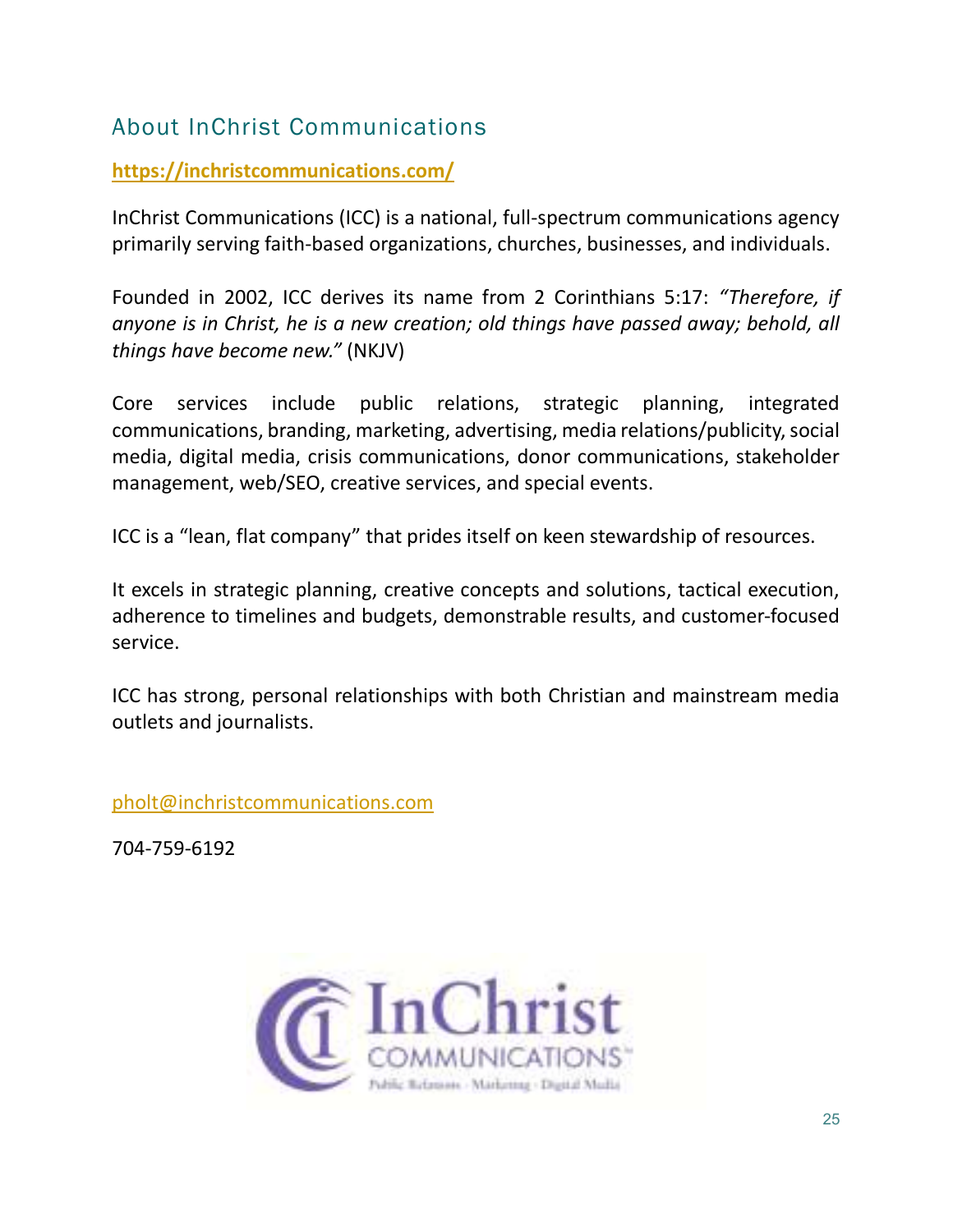#### InChrist Communications Clients

Ananias Foundation Bibles For The World Biblica Brightpeak Financial Care Net Denton Bible Church Denver Seminary **ECFA** ELIC Ethnos 360 Far East Broadcasting Company Frontier Ventures Gideons International Gospel For Asia International Day for the Unreached Alliance JAARS JESUS Film Project Jesus People USA Ministry Brands

Mission Aviation Fellowship National Association of Evangelicals Open Doors Operation Mobilization Outreach Inc. Pioneer Bible Translators International Ronald Blue Trust SAT-7 USA SIL SIM USA Slavic Gospel Association Tech Soup TMS Global Trail Life USA Trans World Radio Wycliffe Bible Translators Wycliffe Associates Voice of the Martyrs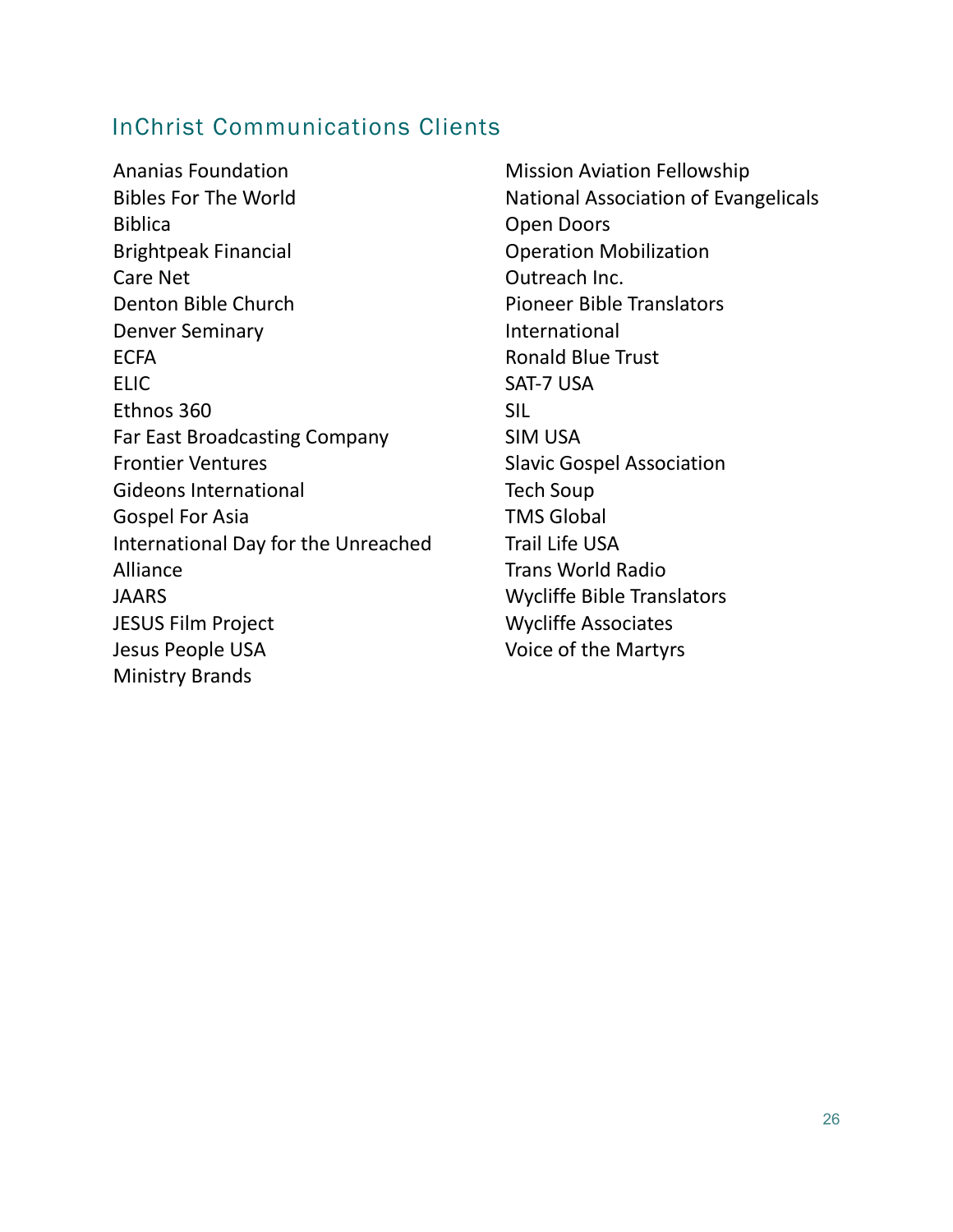# About Grey Matter Research & Consulting

#### https://greymatterresearch.com

Grey Matter Research helps organizations make wiser decisions by helping you truly understand your target audience (donors, customers, potential donors, etc.). We do this through qualitative and quantitative market research and consumer insights. Our work helps you reduce risk, increase the opportunity for success, and avoid waste of resources (time, money, and energy).

While we do not work exclusively with Christian organizations, we specialize in the ministry community, and have extensive experience serving parachurch ministries, denominations, agencies, and other ministry-related organizations.

Our work has been featured in the global media: USA Today, NPR, Christianity Today, MSNBC, Los Angeles Times, CBN, K-LOVE Radio, and media in Russia, New Zealand, China, Hungary, and many other countries. Our work is part of the curriculum at Michigan State University, La Salle University, and University of Trieste (Italy).

We also have many free resources and studies that are of interest to the Christian community (check the Articles & Studies tab on our website).

1-602-684-6294 ron@greymatterresearch.com